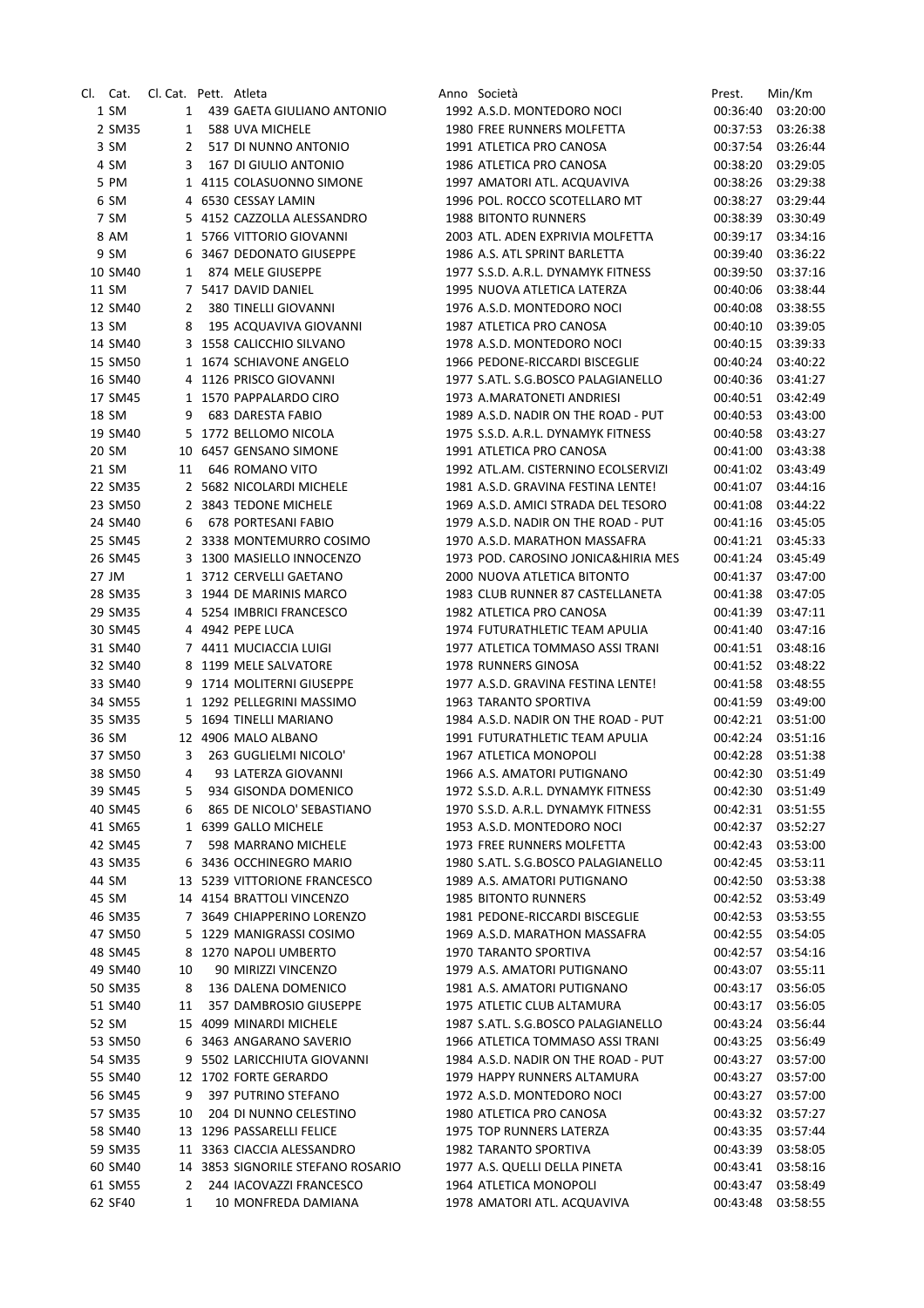|        | 63 SM55  | 3  | 815 GAZZILLI CARLO                 | 1964 GIOIA RUNNING A.S.D.           | 00:43:49             | 03:59:00 |
|--------|----------|----|------------------------------------|-------------------------------------|----------------------|----------|
|        | 64 SM55  |    | 4 1801 RICCO NICOLO                | 1961 ATLETICA MONOPOLI              | 00:43:51             | 03:59:11 |
|        | 65 SM45  | 10 | 682 MEZZAPESA NICOLA               | 1974 A.S.D. NADIR ON THE ROAD - PUT | 00:43:51             | 03:59:11 |
|        | 66 SM55  |    | 5 1306 CAPUTO DAVIDE               | 1963 POD. CAROSINO JONICA&HIRIA MES | 00:43:53             | 03:59:22 |
|        | 67 SM50  |    | 7 5760 DI GIULIO FRANCESCO SAVERIO | 1967 ATLETICA PRO CANOSA            | 00:43:56             | 03:59:38 |
|        | 68 SM45  |    | 11 3482 MONTERISI MICHELE          | 1974 A.MARATONETI ANDRIESI          | 00:43:57             | 03:59:44 |
|        | 69 SM55  |    | 6 1073 LUDOVICO GIUSEPPE           | 1963 CLUB RUNNER 87 CASTELLANETA    | 00:43:59             | 03:59:55 |
|        | 70 SM55  |    | 7 4130 DELGADO PEDRO PLACIDO       | 1964 ATLETICA TOMMASO ASSI TRANI    | 00:44:00             | 04:00:00 |
|        | 71 SM50  | 8  | 330 FERRANTE NICOLA                | 1967 ATLETICA TOMMASO ASSI TRANI    | 00:44:01             | 04:00:05 |
| 72 SM  |          |    | 16 4153 SBLENDORIO EMANUELE        | <b>1988 BITONTO RUNNERS</b>         | 00:44:09             | 04:00:49 |
|        | 73 SM45  | 12 | 443 MELE ANTONIO                   | 1974 A.S.D. MONTEDORO NOCI          | 00:44:14             | 04:01:16 |
|        | 74 SM40  |    | 15 2821 IACOBINO SALVATORE         | 1976 CLUB RUNNER 87 CASTELLANETA    | 00:44:17             | 04:01:33 |
|        | 75 SM45  |    | 13 1485 PARADISO MICHELE           | 1974 ATLETICA PRO CANOSA            | 00:44:18             | 04:01:38 |
|        | 76 SM45  | 14 | 350 LOSURDO GIUSEPPE               | 1974 ATLETIC CLUB ALTAMURA          | 00:44:19             | 04:01:44 |
|        | 77 SM45  |    | 15 4410 LORIZZO ONOFRIO            | 1973 ATLETICA TOMMASO ASSI TRANI    | 00:44:19             | 04:01:44 |
| 78 SM  |          | 17 | 738 GAGLIARDI BRUNO                | 1987 HAPPY RUNNERS ALTAMURA         | 00:44:22             | 04:02:00 |
|        | 79 SM40  |    | 16 4282 MASI GIANMATTEO            | 1977 GIOIA RUNNING A.S.D.           | 00:44:25             | 04:02:16 |
|        | 80 SM50  | 9  | 888 MORETTI FILOMENO               | <b>1966 BITONTO SPORTIVA</b>        | 00:44:27             | 04:02:27 |
|        | 81 SM55  |    | 8 3193 MORETTI DOMENICO            | 1962 BITONTO SPORTIVA               | 00:44:30             | 04:02:44 |
| 82 SM  |          |    | 18 6520 DIFONZO FABIO VITO         | 1985 MURGIA MARATHON SANTERAMO      | 00:44:31             | 04:02:49 |
|        | 83 SM35  | 12 | 175 DELL'ISOLA ANDREA              | 1980 ATLETICA PRO CANOSA            | 00:44:33             | 04:03:00 |
|        | 84 SM40  |    | 17 1060 COLANGELO GIAMBATTISTA     | 1976 CLUB RUNNER 87 CASTELLANETA    | 00:44:33             | 04:03:00 |
|        | 85 SM45  |    | 16 4824 LIBERTI GIUSEPPE           | 1972 RUNNING PEOPLE NOICATTARO      | 00:44:35             | 04:03:11 |
|        | 86 SM40  | 18 | 647 VAVALLE VITO                   | 1975 RUNNING PEOPLE NOICATTARO      | 00:44:48             | 04:04:22 |
|        | 87 SM50  |    |                                    | 1969 A.S.D. A.N.B. FIAMME CREMISI   |                      |          |
|        | 88 SM45  |    | 10 4220 ZUCARO PASQUALE            |                                     | 00:44:50<br>00:44:55 | 04:04:33 |
|        |          | 17 | 252 COLELLI LEONARDO               | 1972 ATLETICA MONOPOLI              |                      | 04:05:00 |
|        | 89 SF40  |    | 2 1523 TROPIANO DANIELA            | 1977 ATLETICA MONOPOLI              | 00:45:05             | 04:05:55 |
|        | 90 SM40  | 19 | 361 DAMBROSIO DONATO               | 1978 ATLETIC CLUB ALTAMURA          | 00:45:05             | 04:05:55 |
|        | 91 SM40  | 20 | 88 ROMANAZZI LUCA                  | 1977 A.S. AMATORI PUTIGNANO         | 00:45:10             | 04:06:22 |
|        | 92 SM    |    | 19 6538 D'ASIA AGOSTINO            | 1992 RunCard                        | 00:45:11             | 04:06:27 |
|        | 93 SM55  | 9  | 1058 COLELLA GIUSEPPE              | 1962 CLUB RUNNER 87 CASTELLANETA    | 00:45:12             | 04:06:33 |
|        | 94 SM35  | 13 | 841 LAVARRA MAURIZIO               | 1982 GIOIA RUNNING A.S.D.           | 00:45:17             | 04:07:00 |
|        | 95 SM35  |    | 14 5719 PINTO ANTONIO ROSARIO      | 1983 CORRERE E' SALUTE MOTTOLA      | 00:45:18             | 04:07:05 |
|        | 96 SM35  |    | 15 5650 PALASCIANO LUCA            | 1981 ATLETIC CLUB ALTAMURA          | 00:45:19             | 04:07:11 |
|        | 97 SM45  | 18 | 137 LATERZA MARIO                  | 1971 A.S. AMATORI PUTIGNANO         | 00:45:24             | 04:07:38 |
|        | 98 SM45  | 19 | <b>648 LIPPOLIS VINCENZO</b>       | 1974 A.S.D. NADIR ON THE ROAD - PUT | 00:45:28             | 04:08:00 |
|        | 99 SM40  |    | 21 1710 SILVANO PAOLO              | 1975 HAPPY RUNNERS ALTAMURA         | 00:45:31             | 04:08:16 |
|        | 100 SM35 | 16 | 138 VALENZANO DOMENICO             | 1980 A.S. AMATORI PUTIGNANO         | 00:45:32             | 04:08:22 |
|        | 101 SM50 | 11 | 109 DALENA DOMENICO                | 1967 A.S. AMATORI PUTIGNANO         | 00:45:33             | 04:08:27 |
|        | 102 SM55 | 10 | 379 DE LUCA VITO                   | 1963 A.S.D. MONTEDORO NOCI          | 00:45:35             | 04:08:38 |
|        | 103 SM40 |    | 22 2570 CICIRELLI LORENZO          | 1978 ATLETIC CLUB ALTAMURA          | 00:45:37             | 04:08:49 |
|        | 104 SM60 |    | 1 4741 D'APRILE GIOVANNI           | 1959 ATLETIC CLUB ALTAMURA          | 00:45:37             | 04:08:49 |
|        | 105 SF45 | 1  | 108 LAVARRA MARA                   | 1972 A.S. AMATORI PUTIGNANO         | 00:45:38             | 04:08:55 |
|        | 106 SM50 |    | 12 5500 MASTRANGELO MASSIMO        | 1969 A.S.D. NADIR ON THE ROAD - PUT | 00:45:39             | 04:09:00 |
|        | 107 SM40 |    | 23 4166 DE SALVIA ALESSANDRO       | 1976 BITONTO SPORTIVA               | 00:45:43             | 04:09:22 |
|        | 108 SM45 | 20 | 668 LOSAVIO NICOLA                 | 1972 A.S.D. NADIR ON THE ROAD - PUT | 00:45:46             | 04:09:38 |
|        | 109 SF40 | 3  | 667 DONGHIA ORNELLA                | 1976 A.S.D. NADIR ON THE ROAD - PUT | 00:45:49             | 04:09:55 |
|        | 110 SM40 | 24 | 672 PUGLIESE ANGELO                | 1979 A.S.D. NADIR ON THE ROAD - PUT | 00:45:49             | 04:09:55 |
|        | 111 SM50 |    | 13 6042 SARCINA CLAUDIO            | 1968 STRARUNNERS BARI               | 00:45:52             | 04:10:11 |
|        | 112 SM45 | 21 | 102 TRIA IVAN                      | 1972 A.S. AMATORI PUTIGNANO         | 00:45:52             | 04:10:11 |
|        | 113 SF40 | 4  | 950 CASALUCE FILOMENA              | 1975 NUOVA ATLETICA BITONTO         | 00:45:53             | 04:10:16 |
|        | 114 SM40 |    | 25 3417 CANTORO DOMENICO           | 1977 IKKOS ATLETI TARANTO A.S.D.    | 00:45:53             | 04:10:16 |
|        | 115 SM45 | 22 | 824 PUGLIESE ALESSANDRO            | 1974 GIOIA RUNNING A.S.D.           | 00:45:54             | 04:10:22 |
|        | 116 SM50 | 14 | 767 RIZZOTTI MICHELE               | 1968 HAPPY RUNNERS ALTAMURA         | 00:45:56             | 04:10:33 |
|        | 117 SF35 | 1  | 589 IANIA SILVANA                  | 1983 FREE RUNNERS MOLFETTA          | 00:45:58             | 04:10:44 |
|        | 118 SM35 |    | 17 1208 NICOLETTI LEONARDO         | 1981 A.S.D. MARATHON MASSAFRA       | 00:46:00             | 04:10:55 |
|        | 119 SM35 |    | 18 5656 DE MATTEIS SALVATORE       | 1983 ATLETICA DISFIDA DI BARLETTA   | 00:46:01             | 04:11:00 |
|        | 120 SM45 | 23 | 295 PAOLILLO ANTONIO               | 1972 ATLETICA TOMMASO ASSI TRANI    | 00:46:03             | 04:11:11 |
|        | 121 SM40 | 26 | 135 DAPRILE VITO SILVANO           | 1979 A.S. AMATORI PUTIGNANO         | 00:46:04             | 04:11:16 |
|        | 122 SM40 |    | 27 4949 SOLAZZO GIUSEPPE           | 1977 ATL. AMATORI IRSINESE          | 00:46:06             | 04:11:27 |
| 123 SF |          | 1  | 391 RITI FRANCESCA                 | 1988 A.S.D. MONTEDORO NOCI          | 00:46:08             | 04:11:38 |
|        | 124 SM55 |    | 11 2040 CAMPO ANGELO               | 1964 POD. CAROSINO JONICA&HIRIA MES | 00:46:09             | 04:11:44 |
|        | 125 SM55 | 12 | 313 DE CHIRICO ANGELO              | 1962 ATLETICA TOMMASO ASSI TRANI    | 00:46:17             | 04:12:27 |
|        |          |    |                                    |                                     |                      |          |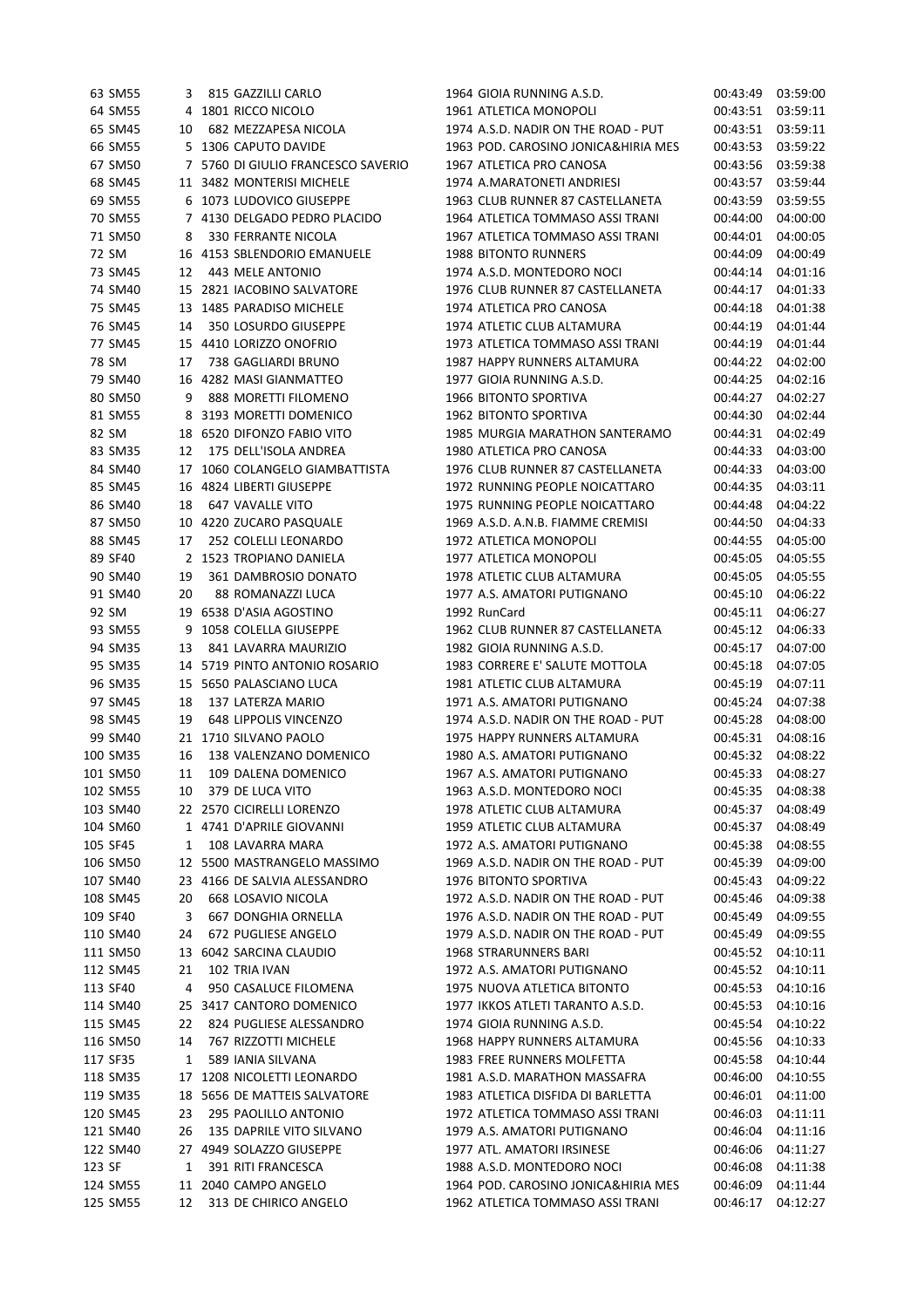| 126 SM40             |    | 28 2036 RISO ALESSANDRO                               | 1978 TARANTO SPORTIVA                                           | 00:46:17             | 04:12:27             |
|----------------------|----|-------------------------------------------------------|-----------------------------------------------------------------|----------------------|----------------------|
| 127 SM40             |    | 29 5509 SERVADIO CARMINE                              | 1978 DREAM TEAM BARI                                            | 00:46:17             | 04:12:27             |
| 128 SM45             |    | 24 2745 TRAGNI MARIO                                  | 1970 HAPPY RUNNERS ALTAMURA                                     | 00:46:19             | 04:12:38             |
| 129 SM35             | 19 | 700 ELBA FILIPPO                                      | 1980 A.S.D. NADIR ON THE ROAD - PUT                             | 00:46:19             | 04:12:38             |
| 130 SM55             | 13 | 181 GROSSI NICOLA                                     | 1964 ATLETICA PRO CANOSA                                        | 00:46:21             | 04:12:49             |
| 131 SM55             | 14 | 261 ALTAMURA ANTONIO                                  | 1961 ATLETICA MONOPOLI                                          | 00:46:21             | 04:12:49             |
| 132 SM40             | 30 | 659 RONCONI UMBERTO                                   | 1975 A.S.D. NADIR ON THE ROAD - PUT                             | 00:46:24             | 04:13:05             |
| 133 SM               | 20 | 606 DE ROBERTIS DANILO                                | 1995 FREE RUNNERS MOLFETTA                                      | 00:46:25             | 04:13:11             |
| 134 SM35             |    | 20 1688 CONSOLE VITO                                  | 1980 A.S.D. NADIR ON THE ROAD - PUT                             | 00:46:25             | 04:13:11             |
| 135 SM50             | 15 | 421 PALMIERI PASQUALE                                 | 1968 A.S.D. MONTEDORO NOCI                                      | 00:46:25             | 04:13:11             |
| 136 SM45             |    | 25 3462 VINO GIANCARLO                                | 1973 ATLETICA TOMMASO ASSI TRANI                                | 00:46:25             | 04:13:11             |
| 137 SM55             |    | 15 3149 AFFUSO ROCCO ALFREDO                          | 1961 A.S.D. AMICI STRADA DEL TESORO                             | 00:46:27             | 04:13:22             |
| 138 SF35             |    | 2 1040 RELLA ROSA                                     | 1983 ASD N.E.S.T.                                               | 00:46:30             | 04:13:38             |
| 139 SM35             |    | 21 4124 MACINA GIUSEPPE                               | 1981 A.S.D. AMICI STRADA DEL TESORO                             | 00:46:30             | 04:13:38             |
| 140 SF45             |    | 2 4075 CARELLA MADDALENA                              | 1970 A.S.D. LA FENICE                                           | 00:46:31             | 04:13:44             |
|                      |    | 21 6388 GUGLIELMI GIOVANNI                            | 1995 ATLETICA MONOPOLI                                          |                      |                      |
| 141 SM               |    |                                                       |                                                                 | 00:46:33             | 04:13:55             |
| 142 SM40             |    | 31 5049 PALLOTTA GIANFRANCO                           | 1975 MURGIA MARATHON SANTERAMO                                  | 00:46:37             | 04:14:16             |
| 143 SM50             | 16 | 116 DEROBERTIS GIOVANNI                               | 1968 A.S. AMATORI PUTIGNANO                                     | 00:46:40             | 04:14:33             |
| 144 SM60             |    | 2 2549 BALDASSARRE FRANCESCO                          | 1957 ATLETICA PRO CANOSA                                        | 00:46:40             | 04:14:33             |
| 145 SM50             |    | 17 1461 LIPPOLIS PIETRO                               | 1967 A.S. AMATORI PUTIGNANO                                     | 00:46:44             | 04:14:55             |
| 146 SM60             |    | 3 2613 STUFANO GIANPIERO                              | 1959 ATLETICA DISFIDA DI BARLETTA                               | 00:46:44             | 04:14:55             |
| 147 SM45             |    | 26 1131 LIUZZI DONATO                                 | 1971 S.ATL. S.G.BOSCO PALAGIANELLO                              | 00:46:45             | 04:15:00             |
| 148 SM50             |    | 18 2744 FIORE ANGELO                                  | 1968 HAPPY RUNNERS ALTAMURA                                     | 00:46:48             | 04:15:16             |
| 149 SM40             | 32 | 881 BRUNO GIUSEPPE                                    | 1975 BITONTO SPORTIVA                                           | 00:46:50             | 04:15:27             |
| 150 SM35             |    | 22 3325 RAGNO ELIGIO                                  | 1980 S.ATL. S.G.BOSCO PALAGIANELLO                              | 00:46:53             | 04:15:44             |
| 151 SM50             |    | 19 1453 ELEFANTE PASQUALE                             | 1968 A.S. AMATORI PUTIGNANO                                     | 00:46:55             | 04:15:55             |
| 152 SM45             |    | 27 4962 BUCCI VINCENZO                                | 1974 G.S.ATLETICA AMATORI CORATO                                | 00:46:59             | 04:16:16             |
| 153 SM50             |    | 20 5588 SCORPATI REMO                                 | 1965 S.ATL. S.G.BOSCO PALAGIANELLO                              | 00:46:59             | 04:16:16             |
| 154 SM45             |    | 28 6545 SILVANO GIOVANNI                              | 1974 RunCard                                                    | 00:47:03             | 04:16:38             |
| 155 SM40             |    | 33 6540 LUPARIELLO FRANCESCO                          | 1978 RunCard                                                    | 00:47:08             | 04:17:05             |
| 156 SM55             |    | 16 1695 VAVALLE VALTER                                | 1964 A.S.D. NADIR ON THE ROAD - PUT                             | 00:47:08             | 04:17:05             |
| 157 SM45             |    | 29 1359 DAMBRUOSO GIACOMO                             | 1970 A.S.D. MONTEDORO NOCI                                      | 00:47:09             | 04:17:11             |
| 158 SF40             | 5  | 265 GIAMPAOLO STELLA                                  | 1979 ATLETICA MONOPOLI                                          | 00:47:09             | 04:17:11             |
| 159 SM45             | 30 | 274 CISTULLI GIACOMO                                  | 1974 ATLETICA MONOPOLI                                          | 00:47:10             | 04:17:16             |
| 160 SM50             | 21 | 500 MIRACAPILLO SALVATORE ANTONIO                     | 1967 A.MARATONETI ANDRIESI                                      | 00:47:12             | 04:17:27             |
| 161 SM55             | 17 | 716 DAPRILE VITO MAURO                                | 1964 A.S.D. NADIR ON THE ROAD - PUT                             | 00:47:13             | 04:17:33             |
| 162 PM               | 2  | 189 TOMASELLI VITO ANDREA                             | 1999 ATLETICA PRO CANOSA                                        | 00:47:14             | 04:17:38             |
| 163 SM35             |    | 23 1948 MARFEO GIOVANNI                               | 1982 CLUB RUNNER 87 CASTELLANETA                                | 00:47:15             | 04:17:44             |
| 164 SM50             |    | 22 6069 LAMACCHIA ADRIANO                             | 1969 G.S. ATHLOS MATERA                                         | 00:47:15             | 04:17:44             |
| 165 SM50             |    | 23 1462 LOSAVIO VITO                                  | 1967 A.S. AMATORI PUTIGNANO                                     | 00:47:16             | 04:17:49             |
| 166 SM45             | 31 | 81 GASPARRO ANGELO SCIPIO                             | 1972 FIAMMA OLIMPIA PALO                                        | 00:47:17             | 04:17:55             |
| 167 SM50             | 24 | 527 MONTEMURRO CIRO                                   | 1969 A.S. DOF AMATORI TURI                                      | 00:47:19             | 04:18:05             |
| 168 SM60             | 4  | 337 PALUMBO VINCENZO                                  | 1959 ATLETICA TOMMASO ASSI TRANI                                | 00:47:20             | 04:18:11             |
| 169 SM50             | 25 | 327 VENTURA PASQUALE                                  | 1968 ATLETICA TOMMASO ASSI TRANI                                | 00:47:21             | 04:18:16             |
| 170 SM50             |    | 26 5763 PELLEGRINO PIETRO                             | 1967 ATLETICA TOMMASO ASSI TRANI                                | 00:47:25             | 04:18:38             |
| 171 SM40             |    | 34 5231 COPPOLA ANTONIO                               | 1976 A.S.D. ATLETICA BITRITTO                                   | 00:47:28             | 04:18:55             |
| 172 SM35             |    | 24 2754 PARCHITELLI CLAUDIO                           | 1980 A.S. AMATORI PUTIGNANO                                     | 00:47:29             | 04:19:00             |
| 173 SM50             | 27 | 509 D'AMBROSIO ANTONIO                                | 1968 A.MARATONETI ANDRIESI                                      | 00:47:31             | 04:19:11             |
| 174 SM50             |    |                                                       |                                                                 |                      |                      |
|                      |    | 28 3878 MIDEA GIUSEPPE<br>32 5243 PARRULLI FERDINANDO | 1969 BIO AMBRA NEW AGE                                          | 00:47:32<br>00:47:32 | 04:19:16             |
| 175 SM45             |    |                                                       |                                                                 |                      | 04:19:16             |
| 176 SM55             |    |                                                       | 1974 A.S.D. AMICI STRADA DEL TESORO                             |                      |                      |
|                      | 18 | 248 GALLIZIA PAOLO                                    | 1960 ATLETICA MONOPOLI                                          | 00:47:33             | 04:19:22             |
| 177 SF45             |    | 3 2112 BARBIERI CASSANDRA                             | 1974 A.A.'E. MANZARI' CASAMASSIMA                               | 00:47:33             | 04:19:22             |
| 178 SM50             | 29 | <b>86 LIPPOLIS GIAMMICHELE</b>                        | 1966 A.S. AMATORI PUTIGNANO                                     | 00:47:34             | 04:19:27             |
| 179 SF40             |    | 6 3491 DI TACCHIO ROSA                                | 1976 A.MARATONETI ANDRIESI                                      | 00:47:34             | 04:19:27             |
| 180 SM50             | 30 | 352 LOGRANO GIUSEPPE MARIA ANTON                      | 1966 ATLETIC CLUB ALTAMURA                                      | 00:47:34             | 04:19:27             |
| 181 SM45             |    | 33 1989 NARDELLI VITO                                 | 1974 ATHLETIC TEAM PALAGIANO                                    | 00:47:35             | 04:19:33             |
| 182 SM50             |    | 31 3455 GIMMI PAOLANTONIO                             | 1968 ATLETICA MONOPOLI                                          | 00:47:35             | 04:19:33             |
| 183 SM50             |    | 32 1066 DI PIPPA MAURIZIO                             | 1969 CLUB RUNNER 87 CASTELLANETA                                | 00:47:36             | 04:19:38             |
| 184 SM50             | 33 | 246 CAPRA GIUSEPPE                                    | 1966 ATLETICA MONOPOLI                                          | 00:47:39             | 04:19:55             |
| 185 SM35             |    | 25 6542 Moro Pietro                                   | 1983 RunCard                                                    | 00:47:41             | 04:20:05             |
| 186 SM               |    | 22 5469 GALETTA GIUSEPPE                              | 1988 ATLETIC CLUB ALTAMURA                                      | 00:47:41             | 04:20:05             |
| 187 SM50<br>188 SM60 | 34 | 355 FIORE DOMENICO<br>5 5031 GENCO GIANBATTISTA       | 1967 ATLETIC CLUB ALTAMURA<br>1959 PODISTICA ALBEROBELLO A.S.D. | 00:47:44<br>00:47:46 | 04:20:22<br>04:20:33 |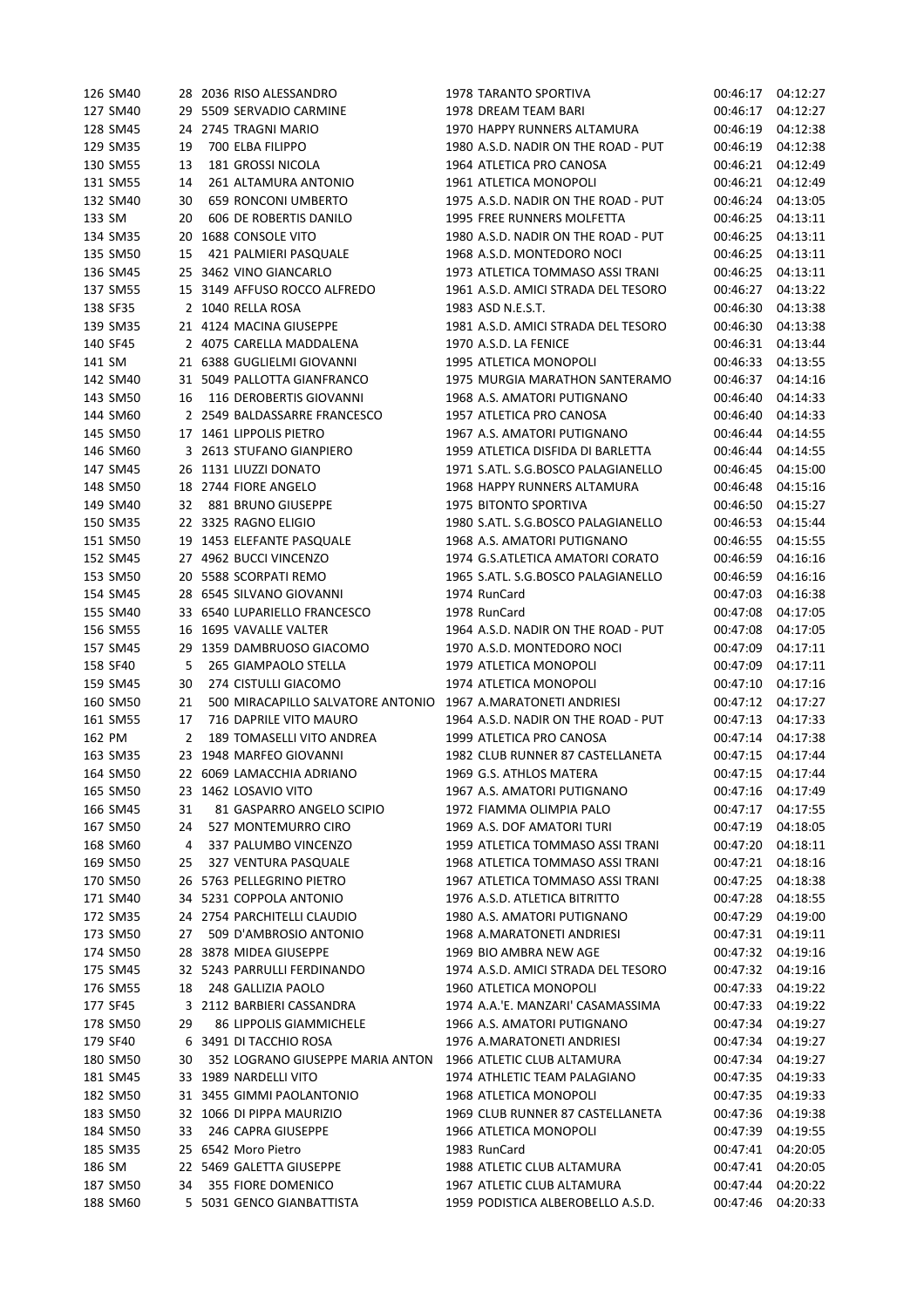| 189 SM40 |    | 35 1561 INTINI NICOLA          | 1975 A.S.D. MONTEDORO NOCI          | 00:47:47 | 04:20:38 |
|----------|----|--------------------------------|-------------------------------------|----------|----------|
| 190 SM45 | 34 | 699 VALENTINI DOMENICO         | 1974 A.S.D. NADIR ON THE ROAD - PUT | 00:47:50 | 04:20:55 |
| 191 SM   |    | 23 6253 RICCIARDI ANDREA       | 1985 BIO AMBRA NEW AGE              | 00:47:53 | 04:21:11 |
| 192 SM45 | 35 | 679 DELFINE ROBERTO            | 1973 A.S.D. NADIR ON THE ROAD - PUT | 00:47:56 | 04:21:27 |
| 193 SM60 | 6  | 235 CONVERTINI PIETRO          | 1956 G.S.P. III REGIONE AEREA BARI  | 00:47:58 | 04:21:38 |
| 194 SM40 |    | 36 2954 DENORA NICOLA          | 1976 ATLETIC CLUB ALTAMURA          | 00:48:04 | 04:22:11 |
| 195 SM40 |    | 37 1266 IACOBINO ANDREA VITO   | <b>1975 TARANTO SPORTIVA</b>        | 00:48:05 | 04:22:16 |
| 196 SM45 |    | 36 1429 PINTO LORENZO          | 1974 A.S. ATLETICA CASTELLANA       | 00:48:07 | 04:22:27 |
| 197 SM45 | 37 | 290 BOTTA DOMENICO             | 1971 ATLETICA TOMMASO ASSI TRANI    | 00:48:08 | 04:22:33 |
| 198 SM40 | 38 | 3171 AURICCHIO MICHELANGELO    | 1977 FREE RUNNERS MOLFETTA          | 00:48:08 | 04:22:33 |
| 199 SM50 |    | 35 5447 FRANCHINI DOMENICO     | 1969 A.S. AMATORI PUTIGNANO         | 00:48:08 | 04:22:33 |
| 200 SM50 | 36 | 719 CACCIOPPOLI PAOLO VINCENZO | 1966 A.S.D. NADIR ON THE ROAD - PUT | 00:48:14 | 04:23:05 |
| 201 SM45 |    | 38 1500 MACINA FELICE          | 1970 G.S.P. III REGIONE AEREA BARI  | 00:48:14 | 04:23:05 |
| 202 SM45 | 39 | 362 COLONNA DONATO             | 1971 ATLETIC CLUB ALTAMURA          | 00:48:23 | 04:23:55 |
| 203 SM45 |    | 40 6525 MONNO GENNARO          | 1974 BITETTO RUNNERS A.S.D.         | 00:48:24 | 04:24:00 |
| 204 SM50 |    | 37 5240 AMORUSO NICOLA         | 1965 A.S.D. AMICI STRADA DEL TESORO | 00:48:25 | 04:24:05 |
| 205 SM45 |    | 41 1975 CITARELLA MASSIMO      | 1972 S.ATL. S.G.BOSCO PALAGIANELLO  | 00:48:26 | 04:24:11 |
| 206 SM40 |    | 39 3784 PASTORE VITO           | 1976 S.ATL. S.G.BOSCO PALAGIANELLO  | 00:48:27 | 04:24:16 |
| 207 SM   |    | 24 6210 VULPIO NICOLA          | 1991 RunCard                        | 00:48:27 | 04:24:16 |
| 208 SM45 |    | 42 3448 BUCCI MICHELE          | 1971 G.S.P. III REGIONE AEREA BARI  | 00:48:28 | 04:24:22 |
| 209 SF40 | 7  | 117 DELFINE ERICA TERESA       | 1979 A.S. AMATORI PUTIGNANO         | 00:48:30 | 04:24:33 |
| 210 SM65 | 2  | 418 ATTOLICO GIUSEPPE          | 1951 A.S.D. MONTEDORO NOCI          | 00:48:35 | 04:25:00 |
| 211 SM40 | 40 | 733 POPOLIZIO RAFFAELE         | 1975 HAPPY RUNNERS ALTAMURA         | 00:48:36 | 04:25:05 |
| 212 SM55 | 19 | 254 GALLIZIA ENZO              | 1961 ATLETICA MONOPOLI              | 00:48:37 | 04:25:11 |
| 213 SM45 |    | 43 6001 TANZELLA ANTONIO       | 1971 A.A.'E. MANZARI' CASAMASSIMA   | 00:48:38 | 04:25:16 |
| 214 SM   |    | 25 2861 SINISI GABRIELE        | 1990 RUNNERS GINOSA                 | 00:48:38 | 04:25:16 |
| 215 SM35 |    | 26 1121 DI STEFANO MARCO       | 1980 NUOVA ATLETICA LATERZA         | 00:48:39 | 04:25:22 |
| 216 SM45 | 44 | 1242 PIZZARELLI VINCENZO       | 1974 A.S.D. MARATHON MASSAFRA       | 00:48:40 | 04:25:27 |
| 217 SM40 | 41 | 649 CACCIAPAGLIA ANGELO        | 1979 A.S.D. NADIR ON THE ROAD - PUT | 00:48:42 | 04:25:38 |
| 218 SM55 | 20 | 5756 DARESTA FRANCESCO         | 1964 A.S. AMATORI PUTIGNANO         | 00:48:42 | 04:25:38 |
| 219 SM55 | 21 | 220 DE PALMA PIERO             | 1961 G.S.ATLETICA AMATORI CORATO    | 00:48:45 | 04:25:55 |
| 220 SM50 | 38 | 211 SANTORO DOMENICO           | 1967 G.S.ATLETICA AMATORI CORATO    | 00:48:45 | 04:25:55 |
| 221 SM45 |    | 45 1448 DE'CATALDO VITO        | 1971 A.S. AMATORI PUTIGNANO         | 00:48:49 | 04:26:16 |
| 222 SM45 |    | 46 5320 LARUCCIA MICHELE       | 1972 A.S.D. NADIR ON THE ROAD - PUT | 00:48:50 | 04:26:22 |
| 223 SM50 |    | 39 2523 MOLENDINI ALFREDO      | 1967 TARANTO SPORTIVA               | 00:48:50 | 04:26:22 |
| 224 SM60 | 7  | 450 FUSILLO ANTONIO            | 1959 A.S.D. MONTEDORO NOCI          | 00:48:51 | 04:26:27 |
| 225 SM40 |    | 42 1042 TORTORELLI ROSARIO     | 1976 RunCard                        | 00:48:51 | 04:26:27 |
| 226 SM40 |    | 43 1069 ROCHIRA ANGELO         | 1976 CLUB RUNNER 87 CASTELLANETA    | 00:48:51 | 04:26:27 |
| 227 SM   |    | 26 1065 MAZZARRINO DANILO      | 1985 CLUB RUNNER 87 CASTELLANETA    | 00:48:52 | 04:26:33 |
| 228 SM50 |    | 40 1281 CANCELLIERI ANTONINO   | 1969 TARANTO SPORTIVA               | 00:48:53 | 04:26:38 |
| 229 SF50 |    | 1 1418 LUCHENA ROSA            | 1966 ASD ATHLETIC ACADEMY BARI      | 00:49:00 | 04:27:16 |
| 230 SM50 |    | 41 6535 ANNIGLIATO ANTONIO     | 1968 PUROSANGUE ATHLETICS CLUB      | 00:49:02 | 04:27:27 |
| 231 SM45 |    | 47 1526 CORRIERI MAURIZIO      | 1972 ATLETICA TOMMASO ASSI TRANI    | 00:49:04 | 04:27:38 |
| 232 SM50 |    | 42 2263 TRAVISANI GIACOMO      | 1966 ATLETICA TOMMASO ASSI TRANI    | 00:49:05 | 04:27:44 |
| 233 SF45 |    | 4 2936 FERRANTE NICOLETTA      | 1970 ATLETICA TOMMASO ASSI TRANI    | 00:49:05 | 04:27:44 |
| 234 SM45 | 48 | 199 QUARTO NICOLA              | 1971 ATLETICA PRO CANOSA            | 00:49:06 | 04:27:49 |
| 235 SM60 |    | 8 5770 MANICONE MICHELE        | 1955 ALTEATLETICA ALTAMURA          | 00:49:06 | 04:27:49 |
| 236 SM45 | 49 | 375 RUSCIGNO STEFANO           | 1971 POL. 'D. PIETRI' GRAVINA       | 00:49:08 | 04:28:00 |
| 237 SM40 |    | 44 5424 PEPE DONATO            | 1977 IKKOS ATLETI TARANTO A.S.D.    | 00:49:10 | 04:28:11 |
| 238 SM55 |    | 22 2569 RIEFOLO LUIGI          | 1962 ATLETICA TOMMASO ASSI TRANI    | 00:49:13 | 04:28:27 |
| 239 SM45 |    | 50 5317 CHIRONNA GIUSEPPE      | 1974 A.S.D. NADIR ON THE ROAD - PUT | 00:49:14 | 04:28:33 |
| 240 SM50 |    | 43 5496 ANDREASSI MARIO        | 1969 A.S.D. AGORA'                  | 00:49:15 | 04:28:38 |
| 241 SM45 |    | 51 1077 EPIFANI FRANCESCO      | 1971 CLUB RUNNER 87 CASTELLANETA    | 00:49:16 | 04:28:44 |
| 242 SM50 | 44 | 652 NETTI VINCENZO             | 1966 A.S.D. NADIR ON THE ROAD - PUT | 00:49:16 | 04:28:44 |
| 243 SM   |    | 27 6539 INCAMPO GIOVANNI       | 1990 RunCard                        | 00:49:17 | 04:28:49 |
| 244 SM45 |    | 52 4205 LAGRECA ANGELO         | 1973 SMART RUNNERS GRAVINA          | 00:49:19 | 04:29:00 |
| 245 SM40 |    | 45 6096 Corsi Martino          | 1978 RunCard                        | 00:49:21 | 04:29:11 |
| 246 SM60 | 9  | 351 D'ANGELO LUIGI             | 1959 ATLETIC CLUB ALTAMURA          | 00:49:23 | 04:29:22 |
| 247 SM40 |    | 46 6521 PETRAGALLO ENZO        | 1977 MURGIA MARATHON SANTERAMO      | 00:49:23 | 04:29:22 |
| 248 SM35 |    | 27 3823 LENOCI MARCO           | 1980 AMATORI ATL. ACQUAVIVA         | 00:49:24 | 04:29:27 |
| 249 SM35 | 28 | 404 IGNAZZI GIANLUCA           | 1983 A.S.D. MONTEDORO NOCI          | 00:49:24 | 04:29:27 |
| 250 SM55 |    | 23 5159 ERAMO NICOLA           | 1963 ALTEATLETICA ALTAMURA          | 00:49:25 | 04:29:33 |
| 251 SM45 |    | 53 1737 RAIMONDI MICHELE       | 1973 GIOIA RUNNING A.S.D.           | 00:49:26 | 04:29:38 |
|          |    |                                |                                     |          |          |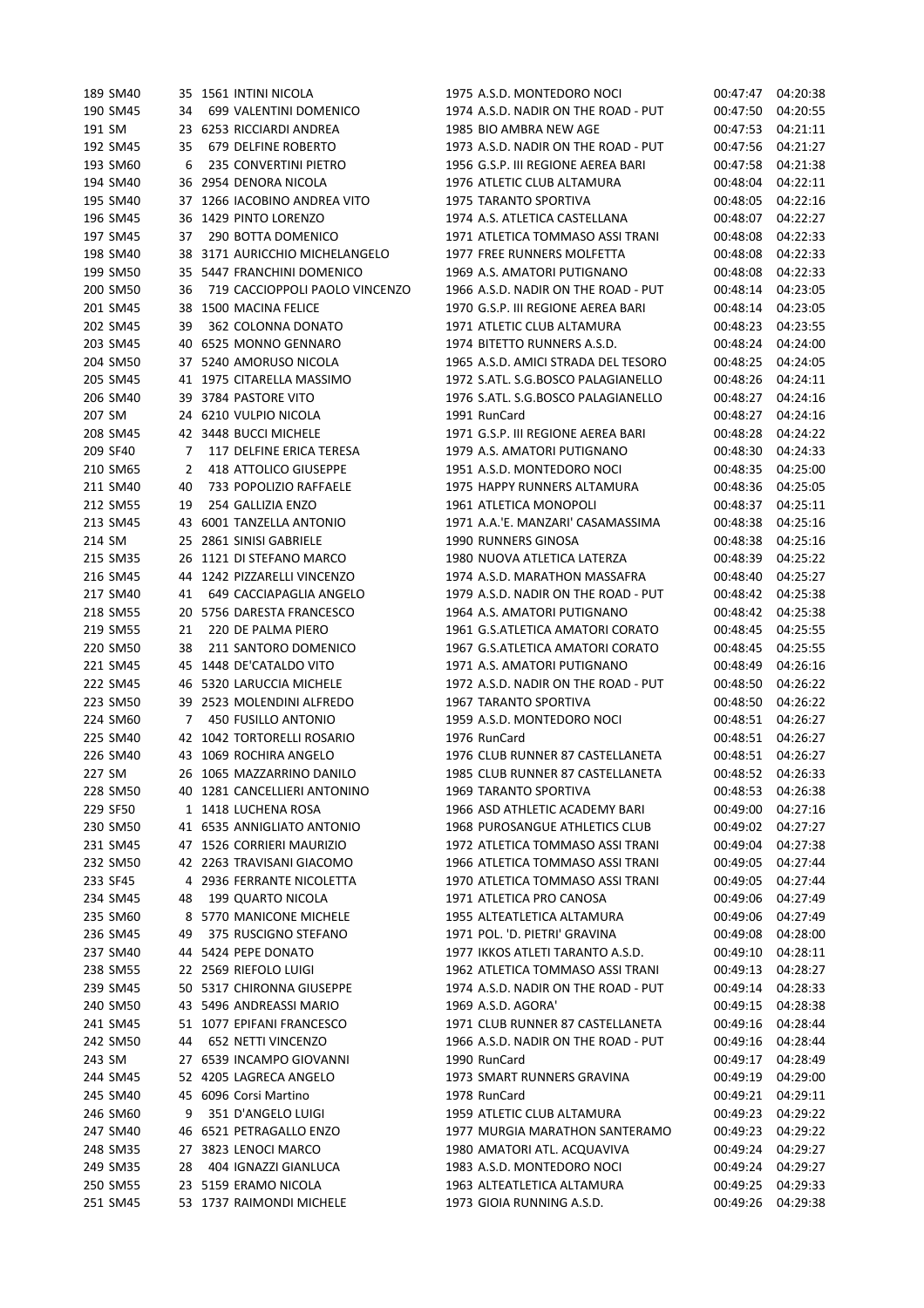|        | 252 SM40 |    | 47 5319 GIODICE PIETRO                                       | 1978 A.S.D. NADIR ON THE ROAD - PUT | 00:49:26 | 04:29:38 |
|--------|----------|----|--------------------------------------------------------------|-------------------------------------|----------|----------|
|        | 253 SM50 | 45 | 158 MAGNIFICO RAFFAELE                                       | 1968 A.A.'E. MANZARI' CASAMASSIMA   | 00:49:29 | 04:29:55 |
|        | 254 SM45 | 54 | 520 LONGO ANGELO                                             | 1974 A.S. DOF AMATORI TURI          | 00:49:29 | 04:29:55 |
|        | 255 SM55 |    | 24 1943 CORNACCHIA GIUSEPPE                                  | 1961 CLUB RUNNER 87 CASTELLANETA    | 00:49:30 | 04:30:00 |
| 256 SM |          | 28 | 390 ARMENISE ALBERTO                                         | 1988 A.S.D. MONTEDORO NOCI          | 00:49:31 | 04:30:05 |
|        | 257 SM50 | 46 | 1441 BIASI GIUSEPPE                                          | 1968 A.S. AMATORI PUTIGNANO         | 00:49:33 | 04:30:16 |
|        | 258 SM35 | 29 | 83 DELFINE DOMENICO                                          | 1981 A.S. AMATORI PUTIGNANO         | 00:49:39 | 04:30:49 |
|        | 259 SM35 | 30 | 583 LIPPOLIS MAURIZIO                                        | 1980 A.S. AMATORI PUTIGNANO         | 00:49:39 | 04:30:49 |
|        | 260 SM50 | 47 | 149 LUISI GIUSEPPE                                           | 1965 A.S. AMATORI PUTIGNANO         | 00:49:43 | 04:31:11 |
|        | 261 SF45 | 5  | 631 LAMACCHIA TIZIANA                                        | 1970 LA PIETRA                      | 00:49:44 | 04:31:16 |
|        | 262 SM40 |    | 48 4378 PORTOGHESE GAETANO                                   | 1978 A.S.D. AMICI STRADA DEL TESORO | 00:49:45 | 04:31:22 |
|        | 263 SM40 |    | 49 4122 CHIDICHIMO ANTONIO                                   | 1979 A.S.D. AMICI STRADA DEL TESORO | 00:49:46 | 04:31:27 |
| 264 SM |          |    | 29 5499 NICOLAMARINO TOMMASO                                 | 1989 BARLETTA SPORTIVA              | 00:49:47 | 04:31:33 |
|        | 265 SM45 |    | 55 2753 LORE' ALESSIO                                        | 1970 ATLETIC CLUB ALTAMURA          | 00:49:47 | 04:31:33 |
|        | 266 SM40 | 50 | 303 MARINARO DOMENICO                                        | 1979 ATLETICA TOMMASO ASSI TRANI    | 00:49:48 | 04:31:38 |
|        | 267 SM50 | 49 | 698 MEZZAPESA MICHELANGELO                                   | 1968 A.S.D. NADIR ON THE ROAD - PUT | 00:49:50 | 04:31:49 |
|        | 268 SM50 |    | <b>709 SBIROLI VITO</b>                                      | 1969 A.S.D. NADIR ON THE ROAD - PUT |          |          |
|        |          | 48 |                                                              |                                     | 00:49:50 | 04:31:49 |
|        | 269 SM55 |    | 25 2010 SALLUCE GIUSEPPE                                     | 1963 RUNNERS GINOSA                 | 00:49:51 | 04:31:55 |
|        | 270 SM55 |    | 26 3973 BATTISTA COSIMO                                      | 1964 TARANTO SPORTIVA               | 00:49:52 | 04:32:00 |
|        | 271 SM50 | 50 | 1144 PIGNATELLI IGNAZIO                                      | 1968 S.ATL. S.G.BOSCO PALAGIANELLO  | 00:49:53 | 04:32:05 |
|        | 272 SM50 | 51 | 453 CAMPOBASSO VITO PASQUALE ANT( 1967 A.S.D. MONTEDORO NOCI |                                     | 00:49:54 | 04:32:11 |
|        | 273 SM45 |    | 56 3526 SASSI SALVATORE                                      | 1971 MARATHON CLUB MINERVINO        | 00:49:55 | 04:32:16 |
|        | 274 SM45 |    | 57 4723 PIEPOLI DANIELE                                      | 1974 BARI ROAD RUNNERS CLUB         | 00:49:56 | 04:32:22 |
|        | 275 SM60 |    | 10 4155 LEONE PIETRO                                         | 1957 A.S.D. GRAVINA FESTINA LENTE!  | 00:49:56 | 04:32:22 |
|        | 276 SM50 | 52 | 165 DE NITTO ERNESTO                                         | 1966 A.S.D. AMICI STRADA DEL TESORO | 00:49:58 | 04:32:33 |
|        | 277 SM70 | 1  | <b>643 PERAGINE ANTONIO</b>                                  | 1947 PEDONE-RICCARDI BISCEGLIE      | 00:49:58 | 04:32:33 |
|        | 278 SM55 | 27 | 311 ALTIERI ANTONIO                                          | 1963 ATLETICA TOMMASO ASSI TRANI    | 00:49:59 | 04:32:38 |
| 279 SM |          |    | 30 6244 MOLITERNI MICHELE                                    | 1993 SMART RUNNERS GRAVINA          | 00:49:59 | 04:32:38 |
|        | 280 SM70 | 2  | 836 INDELLICATI VINCENZO                                     | 1946 GIOIA RUNNING A.S.D.           | 00:50:00 | 04:32:44 |
|        | 281 SF45 | 6  | 676 SIMONE RITA                                              | 1973 A.S.D. NADIR ON THE ROAD - PUT | 00:50:02 | 04:32:55 |
|        | 282 SM45 | 58 | 787 LIONETTI COSIMO                                          | 1973 ASD RUNNING CASSANO VENTI18    | 00:50:12 | 04:33:49 |
|        | 283 SM55 | 28 | 2730 ALAGNI PASQUALE                                         | 1960 A.S PODISTICA TARAS            | 00:50:12 | 04:33:49 |
|        | 284 SM55 | 29 | 729 FORTE VINCENZO                                           | 1962 MURGIA MARATHON SANTERAMO      | 00:50:18 | 04:34:22 |
|        | 285 SM50 | 53 | 832 ROBERTO ANGELO                                           | 1968 GIOIA RUNNING A.S.D.           | 00:50:19 | 04:34:27 |
|        | 286 SM55 | 30 | 5157 ABBINANTE SEBASTIANO                                    | 1961 BARI ROAD RUNNERS CLUB         | 00:50:19 | 04:34:27 |
|        | 287 SM50 | 54 | 689 CAMPANELLA GIOVANNI                                      | 1966 A.S.D. NADIR ON THE ROAD - PUT | 00:50:20 | 04:34:33 |
| 288 SM |          | 31 | 96 POLIGNANO PATRIZIO                                        | 1988 A.S. AMATORI PUTIGNANO         | 00:50:22 | 04:34:44 |
|        | 289 SM35 |    | 31 3966 ROCCO VINCENZO                                       | 1981 CLUB RUNNER 87 CASTELLANETA    | 00:50:25 | 04:35:00 |
|        | 290 SM45 |    | 59 1979 LAVARRA ANTONIO                                      | 1972 S.ATL. S.G.BOSCO PALAGIANELLO  | 00:50:25 | 04:35:00 |
|        | 291 SM55 | 31 | 570 GADALETA VINCENZO                                        | 1962 ATLETICA DISFIDA DI BARLETTA   | 00:50:26 | 04:35:05 |
|        | 292 SM45 |    | 60 6025 D'AIUTO DOMENICO                                     | 1971 MURGIA MARATHON SANTERAMO      | 00:50:26 | 04:35:05 |
|        | 293 SM35 |    | 32 3922 FORTUNATO VINCENZO                                   | 1982 A.S.D. LA FENICE               | 00:50:27 | 04:35:11 |
|        | 294 SM45 |    | 61 1670 TRISCIUZZI LEONARDO                                  | 1972 ASD RUNNERS FOR EMERGENCY      | 00:50:27 | 04:35:11 |
|        | 295 SM35 | 33 | 779 DE LUCA ANGELO                                           | 1981 DREAM TEAM BARI                | 00:50:28 | 04:35:16 |
| 296 SM |          |    | 32 4377 DE GIOSA ALESSANDRO                                  | 1990 A.S.D. AMICI STRADA DEL TESORO | 00:50:28 | 04:35:16 |
|        | 297 SM40 | 51 | 887 SECONDO GIUSEPPE                                         | 1977 BITONTO SPORTIVA               | 00:50:28 | 04:35:16 |
|        | 298 SM45 | 62 | 786 DI RELLA GRAZIANO                                        | 1972 DREAM TEAM BARI                | 00:50:30 | 04:35:27 |
|        | 299 SM45 |    | 63 4376 SCAGLIOSO CARLO                                      | 1971 A.S.D. AMICI STRADA DEL TESORO | 00:50:31 | 04:35:33 |
| 300 SM |          | 33 | 554 PASCALICCHIO BARTOLO                                     | 1989 A.S. ATLETICA POLIGNANO        | 00:50:32 | 04:35:38 |
|        | 301 SM60 |    | 11 1072 SEMERARO FRANCESCO                                   | 1959 CLUB RUNNER 87 CASTELLANETA    | 00:50:35 | 04:35:55 |
|        | 302 SM45 | 64 | 5048 MOLINARI MICHELE                                        | 1971 MURGIA MARATHON SANTERAMO      | 00:50:36 | 04:36:00 |
|        | 303 SM50 |    | 55 2969 MACCURO MASSIMO                                      | 1967 GIOIA RUNNING A.S.D.           | 00:50:36 | 04:36:00 |
|        | 304 SF35 | 3  | 514 PARADISO ALTOMARE                                        | 1982 A.MARATONETI ANDRIESI          | 00:50:37 | 04:36:05 |
|        | 305 SM55 |    | 32 4219 MAZZILLI ANTONIO                                     | 1960 A.S.D. A.N.B. FIAMME CREMISI   | 00:50:39 | 04:36:16 |
|        | 306 SM55 |    | 33 2736 ZAGARIA ANGELO ANTONIO                               | 1961 A.S. CULTURALE POD. S. STEFANO | 00:50:42 | 04:36:33 |
|        | 307 SM45 |    | 65 2842 GENTILE LEONARDO                                     | 1973 S.ATL. S.G.BOSCO PALAGIANELLO  | 00:50:43 | 04:36:38 |
|        | 308 SM50 | 56 | 309 CASTROVILLI GIOACCHINO                                   | 1965 ATLETICA TOMMASO ASSI TRANI    | 00:50:44 | 04:36:44 |
|        | 309 SM60 |    | 12 1098 CAMPANELLI FRANCESCO                                 | 1955 CORRERE E' SALUTE MOTTOLA      | 00:50:45 | 04:36:49 |
|        | 310 SM45 |    | 66 6022 SETTE CLAUDIO                                        | 1974 MURGIA MARATHON SANTERAMO      | 00:50:46 | 04:36:55 |
|        | 311 SM45 | 67 | 441 ANNESE PASQUALE                                          | 1970 A.S.D. MONTEDORO NOCI          | 00:50:47 | 04:37:00 |
|        | 312 SM40 |    | 52 4140 PANSINI PASQUALE                                     | 1978 FREE RUNNERS MOLFETTA          |          |          |
|        |          |    |                                                              |                                     | 00:50:47 | 04:37:00 |
|        | 313 SM50 | 57 | 889 CALAMITA GIUSEPPE                                        | 1969 BITONTO SPORTIVA               | 00:50:52 | 04:37:27 |
|        | 314 SM35 |    | 34 4123 ILLUZZI MARCELLO                                     | 1980 BITONTO SPORTIVA               | 00:50:52 | 04:37:27 |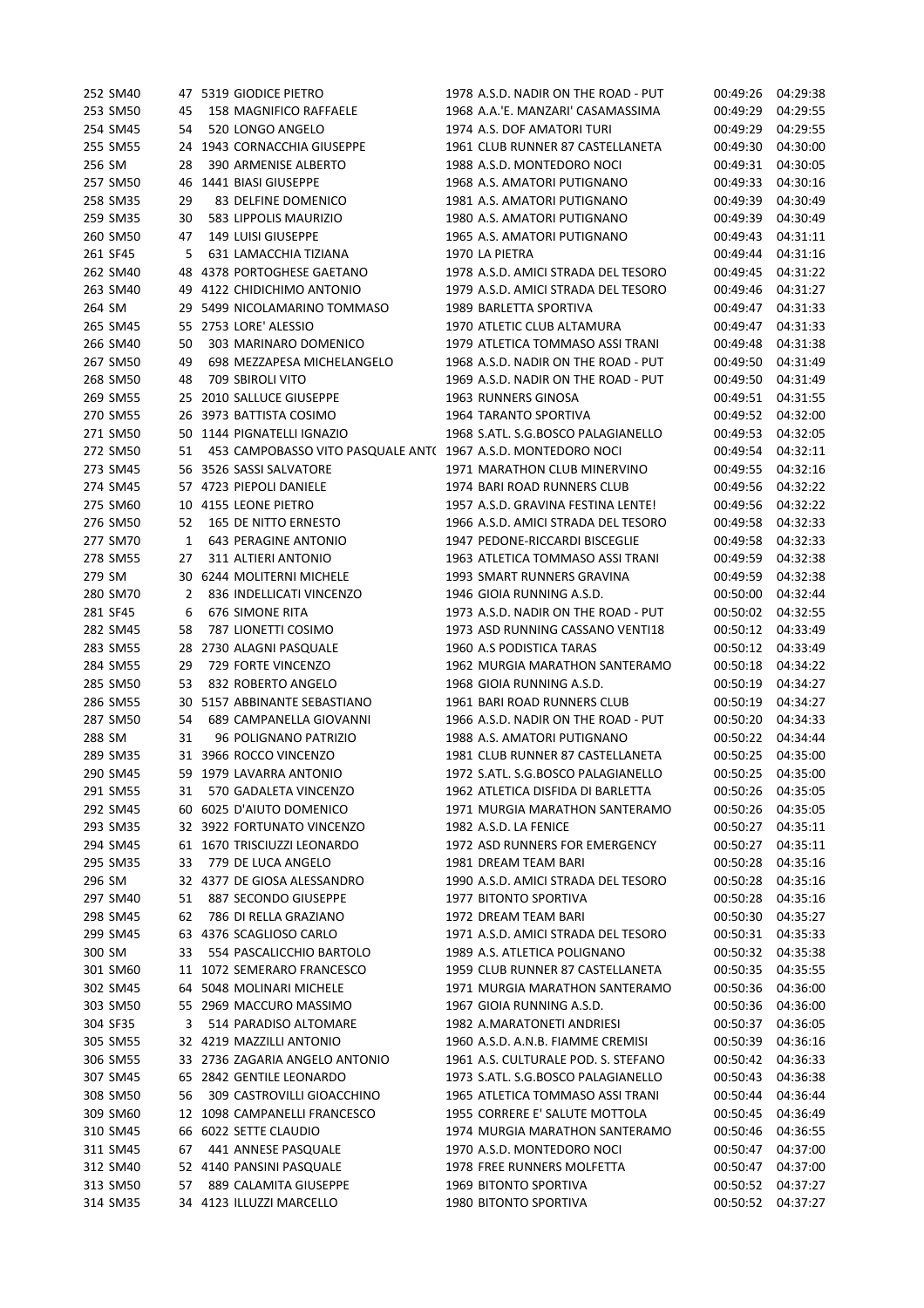| 315 SM45 |    | 68 1431 ROTOLO VINCENZO            | 1973 A.S. ATLETICA CASTELLANA       | 00:50:53 | 04:37:33 |
|----------|----|------------------------------------|-------------------------------------|----------|----------|
| 316 SM50 |    | 58 5322 PACE DANIELE               | 1968 A.S.D. NADIR ON THE ROAD - PUT | 00:50:54 | 04:37:38 |
| 317 SM35 | 35 | 918 DI TERLIZZI FILIPPO            | 1981 BITONTO SPORTIVA               | 00:50:54 | 04:37:38 |
| 318 SM55 |    | 34 1605 SAMELE NICOLA              | 1962 A.S. ATLETICA POLIGNANO        | 00:50:55 | 04:37:44 |
| 319 SM50 |    | 59 5504 RICCIARDI GAETANO VITO     | 1965 MURGIA MARATHON SANTERAMO      | 00:50:55 | 04:37:44 |
| 320 SF35 |    | 4 2257 SONNANTE FABIANA            | 1982 CRISPIANO MARATHON CLUB ONLUS  | 00:50:55 | 04:37:44 |
| 321 SM50 |    | 61 1471 VALENTINI LORENZO          | 1969 A.S. AMATORI PUTIGNANO         | 00:50:57 | 04:37:55 |
| 322 SM50 |    | 60 6350 GALLUZZI ANTONIO           | 1967 A.S. AMATORI PUTIGNANO         | 00:50:57 | 04:37:55 |
| 323 SM35 | 36 | 300 GAROFALO MAURO                 | 1981 ATLETICA TOMMASO ASSI TRANI    | 00:50:57 | 04:37:55 |
| 324 SM35 | 37 | 393 D'ANDRIA FRANCESCO             | 1981 A.S.D. MONTEDORO NOCI          | 00:50:58 | 04:38:00 |
| 325 SM   |    | 34 5979 Argenti Cataldo            | 1989 RunCard                        | 00:51:00 | 04:38:11 |
| 326 SM40 |    | 53 1685 TACCOGNA VITO              | 1975 RUNNING PEOPLE NOICATTARO      | 00:51:01 | 04:38:16 |
| 327 SM45 |    | 69 5036 MELE FABIO                 | 1974 ASS. NAZIONALE BERSAGLIERI BAR | 00:51:03 | 04:38:27 |
| 328 SM40 | 54 | 198 PACIOLLA MARIO                 | 1978 ATLETICA PRO CANOSA            | 00:51:06 | 04:38:44 |
| 329 SM45 | 70 | 188 PARISI PASQUALE                | 1971 ATLETICA PRO CANOSA            | 00:51:06 | 04:38:44 |
| 330 SM50 | 62 | 816 VENTIMIGLIA CARMELO            | 1965 GIOIA RUNNING A.S.D.           | 00:51:09 | 04:39:00 |
| 331 SM55 |    | 134 NUDO GIUSEPPE                  | 1961 A.S. AMATORI PUTIGNANO         |          | 04:39:16 |
|          | 35 |                                    |                                     | 00:51:12 |          |
| 332 SM55 | 36 | 590 SCARDIGNO SERGIO               | 1961 FREE RUNNERS MOLFETTA          | 00:51:18 | 04:39:49 |
| 333 SM40 | 55 | 613 ANGELINI SERGIO                | 1979 FREE RUNNERS MOLFETTA          | 00:51:18 | 04:39:49 |
| 334 SM40 | 56 | 612 ANGELINI FABIO                 | 1979 FREE RUNNERS MOLFETTA          | 00:51:19 | 04:39:55 |
| 335 SM40 | 57 | 614 ANGELINI PASQUALE              | 1979 FREE RUNNERS MOLFETTA          | 00:51:19 | 04:39:55 |
| 336 SM45 |    | 71 6027 PETRAGALLO ANTONIO         | 1971 MURGIA MARATHON SANTERAMO      | 00:51:21 | 04:40:05 |
| 337 SF45 | 7  | 276 VINCIGUERRA ANGELA             | 1970 ATLETICA MONOPOLI              | 00:51:21 | 04:40:05 |
| 338 SM40 | 58 | 84 PUGLIESE ANGELO                 | 1975 A.S. AMATORI PUTIGNANO         | 00:51:24 | 04:40:22 |
| 339 SM55 |    | 37 3326 RICCI DOMENICO             | 1964 S.ATL. S.G.BOSCO PALAGIANELLO  | 00:51:26 | 04:40:33 |
| 340 SM55 | 38 | 118 TOTARO DONATO                  | 1962 A.S. AMATORI PUTIGNANO         | 00:51:26 | 04:40:33 |
| 341 SM45 |    | 72 4421 CACCIAPAGLIA PAOLO ANTONIO | 1970 DREAM TEAM BARI                | 00:51:26 | 04:40:33 |
| 342 SM55 |    | 39 1219 MASTRONUZZI GIROLAMO       | 1964 A.S.D. MARATHON MASSAFRA       | 00:51:29 | 04:40:49 |
| 343 SM40 |    | 59 1994 TINELLA NICOLA GIUSEPPE    | 1978 ATHLETIC TEAM PALAGIANO        | 00:51:30 | 04:40:55 |
| 344 SM50 | 63 | 860 TERLIZZESE PASQUALE            | 1965 S.S.D. A.R.L. DYNAMYK FITNESS  | 00:51:32 | 04:41:05 |
| 345 SF45 | 8  | 329 STARACE PIA                    | 1972 ATLETICA TOMMASO ASSI TRANI    | 00:51:36 | 04:41:27 |
| 346 SM40 |    | 60 5723 NINNI CATALDO              | 1975 S.ATL. S.G.BOSCO PALAGIANELLO  | 00:51:40 | 04:41:49 |
| 347 SM40 |    | 61 3604 AZZOLLINI MICHELE          | 1976 BARLETTA SPORTIVA              | 00:51:40 | 04:41:49 |
| 348 SF50 |    | 2 5302 DE LUCA FRANCESCA           | 1966 BARLETTA SPORTIVA              | 00:51:41 | 04:41:55 |
| 349 SM35 |    | 38 6407 RENNA NUNZIO               | 1984 MARATHON CLUB MINERVINO        | 00:51:42 | 04:42:00 |
| 350 SM55 |    | 40 4742 LETTINI GIUSEPPE           | 1964 MARATHON CLUB MINERVINO        | 00:51:42 | 04:42:00 |
| 351 SM50 |    | 64 3096 SCOCCIA MARCO              | 1969 S.ATL. S.G.BOSCO PALAGIANELLO  | 00:51:49 | 04:42:38 |
| 352 SM40 |    | 62 3806 Milano Michele Claudio     | 1979 RunCard                        | 00:51:49 | 04:42:38 |
| 353 SM35 |    | 39 5333 SASSO FRANCESCO            | 1984 BITONTO SPORTIVA               | 00:51:49 | 04:42:38 |
| 354 SM35 |    | 40 1236 NATUZZI FRANCESCO          | 1983 A.S.D. MARATHON MASSAFRA       | 00:51:49 | 04:42:38 |
| 355 SM45 |    | 73 4946 SOLAZZO LEONARDO           | 1974 ATL. AMATORI IRSINESE          | 00:51:51 | 04:42:49 |
| 356 SF40 | 8  | 1993 ROTOLO MARINA                 | 1978 ATHLETIC TEAM PALAGIANO        | 00:51:51 | 04:42:49 |
| 357 SM55 | 41 | 264 GIMMI STEFANO                  | 1961 ATLETICA MONOPOLI              | 00:51:55 | 04:43:11 |
| 358 SM45 |    | 74 1644 RAPANARO VALERIO           | 1970 FREE RUNNERS MOLFETTA          | 00:51:57 | 04:43:22 |
| 359 SF35 |    | 5 6412 DE CESARE ADRIANA           | 1980 FREE RUNNERS MOLFETTA          | 00:51:57 | 04:43:22 |
| 360 SM45 | 75 | 354 TAMBORRA RAFFAELE              | 1970 ATLETIC CLUB ALTAMURA          | 00:52:01 | 04:43:44 |
| 361 SM65 | 3  | 431 SANTORO GENNARO                | 1951 A.S.D. MONTEDORO NOCI          | 00:52:04 | 04:44:00 |
| 362 SM65 |    |                                    |                                     |          |          |
|          | 4  | 876 SPIONE RICCARDO                | 1954 S.S.D. A.R.L. DYNAMYK FITNESS  | 00:52:06 | 04:44:11 |
| 363 SM40 |    | 63 4164 ALIBERTI CARLO             | 1978 BITONTO SPORTIVA               | 00:52:08 | 04:44:22 |
| 364 SM55 |    | 42 5261 MARZOLLA STEFANO           | 1964 ATLETICA MONOPOLI              | 00:52:09 | 04:44:27 |
| 365 SF45 | 9  | 223 LASTELLA MARIA PIA             | 1974 G.S.ATLETICA AMATORI CORATO    | 00:52:09 | 04:44:27 |
| 366 SM40 | 64 | 1153 SPORTELLI MASSIMILIANO        | 1976 S.ATL. S.G.BOSCO PALAGIANELLO  | 00:52:09 | 04:44:27 |
| 367 SM40 | 65 | 790 FERRARA GIOVANNI FRANCESCO     | 1976 BIO AMBRA NEW AGE              | 00:52:11 | 04:44:38 |
| 368 SM55 |    | 43 1529 MAGRONE LUIGI              | 1963 ATLETICA TOMMASO ASSI TRANI    | 00:52:12 | 04:44:44 |
| 369 SM45 | 76 | 407 ABBRESCIA LUIGI                | 1972 A.S.D. MONTEDORO NOCI          | 00:52:14 | 04:44:55 |
| 370 SF40 | 9  | 2128 CIRILLO SAMANTA               | 1979 SMART RUNNERS GRAVINA          | 00:52:14 | 04:44:55 |
| 371 SM75 | 1  | 641 TRAVERSA NICOLA VITO           | 1944 PEDONE-RICCARDI BISCEGLIE      | 00:52:18 | 04:45:16 |
| 372 SM40 |    | 66 1099 MONTEMURRI ANGELO          | 1976 CORRERE E' SALUTE MOTTOLA      | 00:52:19 | 04:45:22 |
| 373 SM40 |    | 67 1531 SCOMMEGNA SALVATORE        | 1977 ATLETICA TOMMASO ASSI TRANI    | 00:52:19 | 04:45:22 |
| 374 SM50 |    | 65 1043 INCAMPO GIOVANNI           | 1965 G.S. ATHLOS MATERA             | 00:52:20 | 04:45:27 |
| 375 SF55 | 1  | 190 DE CORATO GRAZIA               | 1961 ATLETICA PRO CANOSA            | 00:52:21 | 04:45:33 |
| 376 SM50 | 66 | 98 LOSAVIO FRANCESCO PAOLO         | 1968 A.S. AMATORI PUTIGNANO         | 00:52:22 | 04:45:38 |
|          |    | 67 5262 MARTULLI SALVATORE         | 1965 ATLETICA MONOPOLI              | 00:52:22 | 04:45:38 |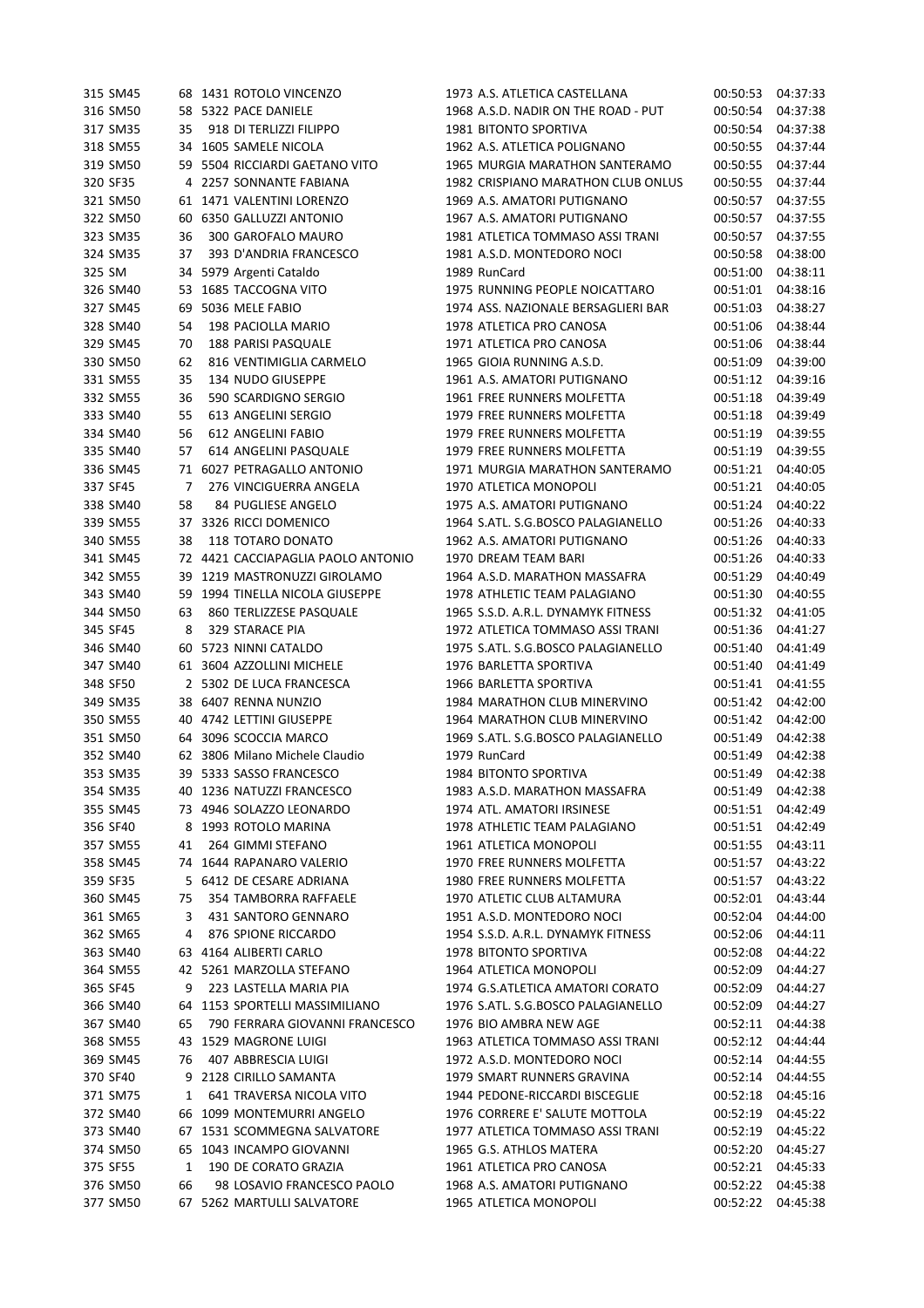| 378 SF   | 2  | 530 DE TOMMASO MARIANTONIETTA    | 1987 A.S. DOF AMATORI TURI          | 00:52:23 | 04:45:44 |
|----------|----|----------------------------------|-------------------------------------|----------|----------|
| 379 SF   |    | 3 5581 MANDORINO GIUSEPPINA      | 1989 CORRERE E' SALUTE MOTTOLA      | 00:52:23 | 04:45:44 |
| 380 SM50 |    | 68 2544 GRANDOLFO NICOLA         | 1966 A.S.D. AMICI STRADA DEL TESORO | 00:52:23 | 04:45:44 |
| 381 SM35 |    | 41 5849 TIEVOLI ANTONIO          | 1980 CORRERE E' SALUTE MOTTOLA      | 00:52:24 | 04:45:49 |
| 382 SM55 | 44 | 3308 LEONE GIUSEPPE              | 1962 CORRERE E' SALUTE MOTTOLA      | 00:52:25 | 04:45:55 |
| 383 SM40 |    | 68 1269 VIPERA GIUSEPPE          | 1976 TARANTO SPORTIVA               | 00:52:25 | 04:45:55 |
| 384 SM45 |    | 78 2825 PASSARELLI PASQUALE      | 1971 CLUB RUNNER 87 CASTELLANETA    | 00:52:28 | 04:46:11 |
| 385 SM45 |    | 77 5579 GRIMALDI FABIO           | 1970 CLUB RUNNER 87 CASTELLANETA    | 00:52:28 | 04:46:11 |
| 386 SM40 | 69 | 147 DARESTA DARIO                | 1978 A.S. AMATORI PUTIGNANO         | 00:52:32 | 04:46:33 |
| 387 SM55 | 45 | 97 CASSONE STEFANO               | 1963 A.S. AMATORI PUTIGNANO         | 00:52:32 | 04:46:33 |
| 388 SM45 |    | 79 2625 AMATO NICOLA DAVIDE      | 1972 FREE RUNNERS MOLFETTA          | 00:52:34 | 04:46:44 |
| 389 SM40 |    | 70 6382 LIPPOLIS GIANVITO        | 1975 A.S. AMATORI PUTIGNANO         | 00:52:34 | 04:46:44 |
| 390 SM65 |    | 5 4383 COLANTUONO PASQUALE       | 1953 A.S.D. AMICI STRADA DEL TESORO | 00:52:35 | 04:46:49 |
| 391 SF35 |    | 6 4727 CARRIERO MARIANTONIETTA   | 1981 ATLETICA TOMMASO ASSI TRANI    | 00:52:36 | 04:46:55 |
| 392 SM50 | 69 | 95 VINELLA GIUSEPPE              | 1969 A.S. AMATORI PUTIGNANO         | 00:52:36 | 04:46:55 |
| 393 SF50 | 3  | 475 RAMUNNO NICOLETTA            | 1969 A.S.D. MONTEDORO NOCI          | 00:52:38 | 04:47:05 |
| 394 SM65 |    | 6 5446 FAVIA DOMENICO            | 1951 A.S. AMATORI PUTIGNANO         | 00:52:39 | 04:47:11 |
| 395 SM50 |    | 70 6205 SANSEVERINO ANTONELLO    | 1969 CLUB RUNNER 87 CASTELLANETA    | 00:52:40 | 04:47:16 |
| 396 SM   |    | 35 6406 MARTOCCIA GIUSEPPE       | 1986 MARATHON CLUB MINERVINO        | 00:52:42 | 04:47:27 |
| 397 SM50 |    | 71 6077 MIANULLI GIUSEPPE        | 1965 S.ATL. S.G.BOSCO PALAGIANELLO  | 00:52:42 | 04:47:27 |
| 398 SF35 | 7  | 718 LIUZZI ANNUNZIATA            | 1981 A.S.D. NADIR ON THE ROAD - PUT | 00:52:44 | 04:47:38 |
| 399 SM40 |    | 71 4148 RENNA GIOVANNI           | 1979 A.S.D. NADIR ON THE ROAD - PUT | 00:52:44 | 04:47:38 |
| 400 SM50 |    | 72 3177 LORUSSO VITANTONIO       | 1968 A.S.D. NADIR ON THE ROAD - PUT | 00:52:44 | 04:47:38 |
|          |    | 80 5589 CASTRONOVI VINCENZO      | 1970 S.ATL. S.G.BOSCO PALAGIANELLO  |          |          |
| 401 SM45 |    |                                  | 1968 S.ATL. S.G.BOSCO PALAGIANELLO  | 00:52:48 | 04:48:00 |
| 402 SM50 |    | 73 1149 NOTARANGELO CLAUDIO      |                                     | 00:52:53 | 04:48:27 |
| 403 SM40 |    | 72 6529 PALAZZO GIUSEPPE         | 1977 POLISPORT CICLO CLUB FASANO    | 00:52:55 | 04:48:38 |
| 404 SM55 |    | 46 1059 GRANILE VITTORIO         | 1961 CLUB RUNNER 87 CASTELLANETA    | 00:52:55 | 04:48:38 |
| 405 SM45 |    | 81 1390 CINQUEPALMI PASQUALE     | 1970 A.S. CULTURALE POD. S. STEFANO | 00:52:57 | 04:48:49 |
| 406 SF45 |    | 10 6534 CORVINO LUCIANA          | 1971 BERNALDA RUNNER'S              | 00:52:58 | 04:48:55 |
| 407 SM55 |    | 47 3890 CASSANO VITO             | 1961 BIO AMBRA NEW AGE              | 00:52:59 | 04:49:00 |
| 408 SM40 |    | 73 1041 MAGISTRO MICHELE         | 1977 G.S. ATHLOS MATERA             | 00:53:00 | 04:49:05 |
| 409 SM40 |    | 74 6512 LOVECCHIO GIUSEPPE       | 1976 RunCard                        | 00:53:02 | 04:49:16 |
| 410 SM40 |    | 75 6197 PULIGNANO GIOVANNI       | 1978 A.S.D. MARATHON MASSAFRA       | 00:53:02 | 04:49:16 |
| 411 SF35 |    | 8 3459 PAPPALETTERA SANTA        | 1982 ATLETICA TOMMASO ASSI TRANI    | 00:53:04 | 04:49:27 |
| 412 SM40 |    | 76 1534 VALENTE ALESSANDRO       | 1976 ATLETICA TOMMASO ASSI TRANI    | 00:53:05 | 04:49:33 |
| 413 SM40 | 77 | 285 COLELLA VITO                 | 1975 ATLETICA MONOPOLI              | 00:53:06 | 04:49:38 |
| 414 SF50 | 4  | 301 BOTTA VALENTINA              | 1965 ATLETICA TOMMASO ASSI TRANI    | 00:53:07 | 04:49:44 |
| 415 SM60 |    | 13 1230 SALVI COSIMO ANTONIO     | 1957 A.S.D. MARATHON MASSAFRA       | 00:53:07 | 04:49:44 |
| 416 SM70 | 3  | 259 AVERSA ANTONIO               | 1948 ATLETICA MONOPOLI              | 00:53:09 | 04:49:55 |
| 417 SM40 |    | 78 5646 MACINA RAFFAELE          | 1979 ATLETICA MONOPOLI              | 00:53:10 | 04:50:00 |
| 418 SM60 |    | 14 1683 SANTAMARIA VITO LEONARDO | 1957 RUNNING PEOPLE NOICATTARO      | 00:53:10 | 04:50:00 |
| 419 SM40 | 79 | 927 MARRAUDINO PAOLO             | 1976 GIOIA RUNNING A.S.D.           | 00:53:11 | 04:50:05 |
| 420 SM35 |    | 42 1123 CATUCCI ALESSIO          | 1984 NUOVA ATLETICA LATERZA         | 00:53:12 | 04:50:11 |
| 421 SF50 |    | 5 1067 PAVONE MARIA DOMENICA     | 1965 CLUB RUNNER 87 CASTELLANETA    | 00:53:12 | 04:50:11 |
| 422 SF40 |    | 10 5736 CHIOCHIA ANTONIA         | 1978 TARANTO SPORTIVA               | 00:53:13 | 04:50:16 |
| 423 SF50 |    | 6 5648 GUSMAI ANNAMARIA          | 1966 ATLETICA TOMMASO ASSI TRANI    | 00:53:17 | 04:50:38 |
| 424 SM   |    | 36 6544 REHO ANTONIO             | 1995 RunCard                        | 00:53:17 | 04:50:38 |
| 425 SM55 |    | 48 1057 CARRIERO CARMELO         | 1962 CLUB RUNNER 87 CASTELLANETA    | 00:53:18 | 04:50:44 |
| 426 SM50 | 74 | 123 GIANNANDREA ROBERTO          | 1965 A.S. AMATORI PUTIGNANO         | 00:53:19 | 04:50:49 |
| 427 SM45 |    | 82 1210 CAUTELA CARMELO          | 1970 A.S.D. MARATHON MASSAFRA       | 00:53:21 | 04:51:00 |
| 428 SM   |    | 37 4554 CARDUCCI GENEROSO        | 1985 A.S.D. GRAVINA FESTINA LENTE!  | 00:53:23 | 04:51:11 |
| 429 SM50 |    | 75 5512 ANGELILLO DONATO         | 1965 GIOIA RUNNING A.S.D.           | 00:53:23 | 04:51:11 |
| 430 SF45 |    | 11 3316 LA TORRE PAMELA          | 1973 IKKOS ATLETI TARANTO A.S.D.    | 00:53:24 | 04:51:16 |
| 431 SM45 |    | 83 5616 ORLANDO FRANCESCO        | 1973 IKKOS ATLETI TARANTO A.S.D.    | 00:53:24 | 04:51:16 |
| 432 SM45 | 84 | 720 ROMANAZZI GIUSEPPE           | 1974 A.S.D. NADIR ON THE ROAD - PUT | 00:53:25 | 04:51:22 |
| 433 SM55 |    | 49 1117 TRIA VINCENZO            | 1961 NUOVA ATLETICA LATERZA         | 00:53:26 | 04:51:27 |
| 434 SM40 |    | 80 6523 PUZZIFERRI GIOVANNI      | 1977 A.S.D. GRAVINA FESTINA LENTE!  | 00:53:28 | 04:51:38 |
| 435 SM45 |    | 85 1163 DE BENEDETTO VINCENZO    | 1974 ATHLETIC TEAM PALAGIANO        | 00:53:29 | 04:51:44 |
| 436 SM55 |    | 50 1295 PINTO GIUSEPPE           | 1960 TOP RUNNERS LATERZA            | 00:53:32 | 04:52:00 |
| 437 SM50 |    | 76 6547 VICINO FRANCESCO         | 1966 RunCard                        | 00:53:33 | 04:52:05 |
| 438 SM55 |    | 51 5459 GALLO DOMENICO           | 1963 A.S.D. AMICI STRADA DEL TESORO | 00:53:35 | 04:52:16 |
| 439 SM55 | 52 | 126 MAGGIPINTO IGNAZIO           | 1964 A.S. AMATORI PUTIGNANO         | 00:53:35 | 04:52:16 |
| 440 SM50 |    | 77 5471 TANGORRA NICOLA          | 1965 A.S.D. MONTEDORO NOCI          | 00:53:35 | 04:52:16 |
|          |    |                                  |                                     |          |          |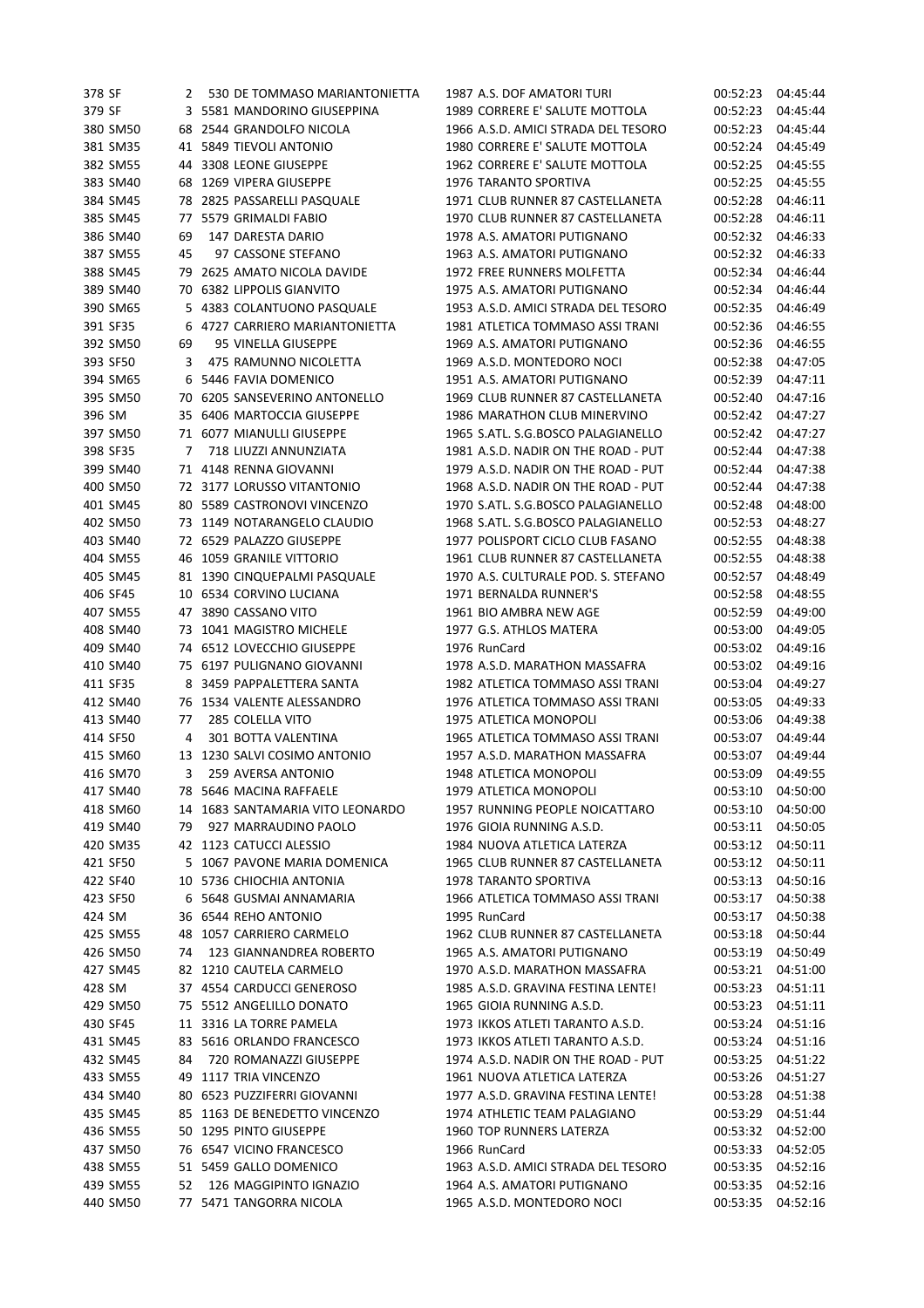| 441 SM50 | 78 | 85 ROMANAZZI ANGELO                  | 1968 A.S. AMATORI PUTIGNANO         | 00:53:35 | 04:52:16 |
|----------|----|--------------------------------------|-------------------------------------|----------|----------|
| 442 SM50 |    | 79 1455 GENTILE VINCENZO MASSIMILIAN | 1968 A.S. AMATORI PUTIGNANO         | 00:53:35 | 04:52:16 |
| 443 SM55 |    | 53 2026 BOZZARDI SALVINO             | 1961 TARANTO SPORTIVA               | 00:53:38 | 04:52:33 |
| 444 SM60 |    | 15 6532 PAPAPIETRO MICHELE           | 1959 G.S. ATHLOS MATERA             | 00:53:38 | 04:52:33 |
| 445 SM50 |    | 80 2884 SCIARAFFIA SERGIO            | 1966 TARANTO SPORTIVA               | 00:53:38 | 04:52:33 |
| 446 SM35 |    | 43 1547 SILVANO ANTONIO              | 1980 ATLETIC CLUB ALTAMURA          | 00:53:41 | 04:52:49 |
| 447 SM60 |    | 16 1232 PALMISANO MARINO             | 1956 A.S.D. MARATHON MASSAFRA       | 00:53:45 | 04:53:11 |
| 448 SM45 |    | 86 2926 Mele Francesco               | 1970 RunCard                        | 00:53:48 | 04:53:27 |
| 449 SM65 | 7  | 405 PETRONILLI PIETRO SANTE          | 1951 A.S.D. MONTEDORO NOCI          | 00:53:49 | 04:53:33 |
| 450 SF45 |    | 12 6093 LAMONICA CINZIA CARMELA      | 1972 MURGIA MARATHON SANTERAMO      | 00:53:49 | 04:53:33 |
| 451 SM45 |    | 87 4555 LAPOLLA MARIO                | 1971 A.S.D. GRAVINA FESTINA LENTE!  | 00:53:50 | 04:53:38 |
| 452 SF40 |    | 11 4467 SANGIORGIO ROBERTA           | 1978 ASS. NAZIONALE BERSAGLIERI BAR | 00:53:59 | 04:54:27 |
| 453 SM50 |    | 81 1651 TOMASICCHIO GAETANO          | 1968 FREE RUNNERS MOLFETTA          | 00:53:59 | 04:54:27 |
| 454 SM45 | 88 | <b>680 VINELLA PIETRO</b>            | 1970 A.S.D. NADIR ON THE ROAD - PUT | 00:54:02 | 04:54:44 |
| 455 SM40 |    | 81 3894 MILIZIA SALVATORE            | 1977 BIO AMBRA NEW AGE              | 00:54:04 | 04:54:55 |
| 456 SM45 |    | 89 5330 LACASSIA FRANCESCO           | 1974 BITONTO SPORTIVA               | 00:54:04 | 04:54:55 |
| 457 SF45 |    | 13 6517 SERINO MICHELA               | 1974 A.MARATONETI ANDRIESI          | 00:54:06 | 04:55:05 |
| 458 SM45 | 90 | 346 LORE' NICOLA                     | 1971 ATLETIC CLUB ALTAMURA          | 00:54:07 | 04:55:11 |
|          |    |                                      |                                     |          |          |
| 459 SM55 |    | 54 3523 PAGLIALONGA FILIPPO          | 1964 MARATHON CLUB MINERVINO        | 00:54:07 | 04:55:11 |
| 460 SM50 |    | 82 1368 LAMANNA ROCCO ANTONIO        | 1967 GIOIA RUNNING A.S.D.           | 00:54:10 | 04:55:27 |
| 461 SM55 |    | 55 1386 ROMANO ANTONIO               | 1963 A.S. CULTURALE POD. S. STEFANO | 00:54:12 | 04:55:38 |
| 462 SM65 | 8  | 867 TURSELLINO FRANCESCO             | 1953 S.S.D. A.R.L. DYNAMYK FITNESS  | 00:54:13 | 04:55:44 |
| 463 SM60 | 17 | 306 CASTRO ROBERTO                   | 1958 ATLETICA TOMMASO ASSI TRANI    | 00:54:14 | 04:55:49 |
| 464 SM50 |    | 83 2623 TASCA ANTONIO                | 1968 FREE RUNNERS MOLFETTA          | 00:54:15 | 04:55:55 |
| 465 SM40 |    | 82 6028 MARIANO VITO                 | 1975 MURGIA MARATHON SANTERAMO      | 00:54:17 | 04:56:05 |
| 466 SF50 |    | 7 2278 RANIERI GIULIA                | 1967 A.S.D. AMICI STRADA DEL TESORO | 00:54:21 | 04:56:27 |
| 467 SM55 | 56 | 781 BUONO DOMENICO                   | 1963 DREAM TEAM BARI                | 00:54:23 | 04:56:38 |
| 468 SF55 |    | 2 5250 MENOLASCINA ROSA              | 1961 A.S.D. AMICI STRADA DEL TESORO | 00:54:27 | 04:57:00 |
| 469 SM45 | 91 | 730 VENTURA VINCENZO                 | 1970 MURGIA MARATHON SANTERAMO      | 00:54:29 | 04:57:11 |
| 470 SM35 |    | 44 6051 PANTALEO GIOVANNI            | 1983 POLISPORT CICLO CLUB FASANO    | 00:54:32 | 04:57:27 |
| 471 SF35 | 9  | 1864 LAPADULA PALMA                  | 1982 POLISPORT CICLO CLUB FASANO    | 00:54:32 | 04:57:27 |
| 472 SM35 |    | 45 5544 GALLO ANGELO                 | 1980 POLISPORT CICLO CLUB FASANO    | 00:54:32 | 04:57:27 |
| 473 SM55 |    | 57 3186 SOLAZZO VITO                 | 1962 S.S.D. A.R.L. DYNAMYK FITNESS  | 00:54:33 | 04:57:33 |
| 474 SM45 |    | 92 6489 D'AURIA SCIPIONE             | 1974 A.S.D. MARATHON MASSAFRA       | 00:54:33 | 04:57:33 |
| 475 SF45 |    | 14 1256 CHIARADIA TUNDRA             | 1974 A.S.D. MARATHON MASSAFRA       | 00:54:33 | 04:57:33 |
| 476 SM60 | 18 | 133 LIPPOLIS GIUSEPPE                | 1956 A.S. AMATORI PUTIGNANO         | 00:54:35 | 04:57:44 |
| 477 SM40 |    | 83 4847 DE FILIPPIS GIANFRANCO       | 1978 BITETTO RUNNERS A.S.D.         | 00:54:35 | 04:57:44 |
| 478 SM40 |    | 84 5729 PETRICCIUOLO RAFFAELE        | 1976 POD. CAROSINO JONICA&HIRIA MES | 00:54:46 | 04:58:44 |
| 479 SM60 |    | 19 1252 D'ANGELO ANTONIO             | 1958 A.S.D. MARATHON MASSAFRA       | 00:54:47 | 04:58:49 |
| 480 SM40 |    | 85 3375 FRASCELLA COSIMO             | 1975 POD. CAROSINO JONICA&HIRIA MES | 00:54:47 | 04:58:49 |
| 481 SM   |    | 38 3825 MASTRANGELO ENRICO           | 1987 AMATORI ATL. ACQUAVIVA         | 00:54:48 | 04:58:55 |
| 482 SM60 | 20 | 258 DIBELLO NICOLO'                  | 1956 ATLETICA MONOPOLI              | 00:54:51 | 04:59:11 |
| 483 SM55 | 58 | 702 VALENTE NICOLA GIUSEPPE          | 1960 A.S.D. NADIR ON THE ROAD - PUT | 00:54:53 | 04:59:22 |
| 484 SM50 | 84 | 468 LOLIVA NICOLA                    | 1968 A.S.D. MONTEDORO NOCI          | 00:54:55 | 04:59:33 |
| 485 SM60 |    | 21 1494 CARIELLO FRANCESCO           | 1959 G.S.P. III REGIONE AEREA BARI  | 00:54:56 | 04:59:38 |
| 486 SM55 |    | 59 1460 LENTINI MARIO                | 1964 A.S. AMATORI PUTIGNANO         | 00:54:56 | 04:59:38 |
| 487 SF   |    | 4 5245 SAVINO LUCIANA                | 1986 A.S.D. AMICI STRADA DEL TESORO | 00:54:56 | 04:59:38 |
| 488 SM60 |    | 22 3722 GIANNATEMPO MATTEO           | 1958 A.S. CULTURALE POD. S. STEFANO | 00:55:00 | 05:00:00 |
| 489 SM50 |    | 85 4780 SCHIAVONE ANTONIO            | 1966 A.S. CULTURALE POD. S. STEFANO | 00:55:01 | 05:00:05 |
| 490 SM70 |    | 4 1612 TUPPUTI SALVATORE             | 1949 ATLETICA DISFIDA DI BARLETTA   | 00:55:02 | 05:00:11 |
| 491 SM70 | 5  | 580 DANIELE MARINO                   | 1949 AVIS IN CORSA CONVERSANO       | 00:55:03 | 05:00:16 |
| 492 SM45 |    | 93 4747 CROCETTA LUIGI               | 1973 FREE RUNNERS MOLFETTA          | 00:55:04 | 05:00:22 |
| 493 SM45 |    | 94 4930 GESMUNDO GIUSEPPE            | 1971 FREE RUNNERS MOLFETTA          | 00:55:05 | 05:00:27 |
| 494 SM70 |    | 6 1515 BRESCIA MICHELE               | 1947 ATLETICA MONOPOLI              | 00:55:06 | 05:00:33 |
| 495 SM45 |    | 95 3842 SCAVO EMANUELE               | 1974 A.S.D. AMICI STRADA DEL TESORO | 00:55:06 | 05:00:33 |
| 496 SM40 |    | 86 2571 ARTELLIS FRANCESCO           | 1975 ATLETIC CLUB ALTAMURA          | 00:55:09 | 05:00:49 |
| 497 SM45 |    | 96 4819 SARDONE DOMENICO             | 1972 ATLETIC CLUB ALTAMURA          | 00:55:09 | 05:00:49 |
| 498 SM50 | 86 | 74 CONTE STEFANO                     | 1969 A.S. ATLETICA CASTELLANA       | 00:55:09 | 05:00:49 |
| 499 SF50 |    | 8 2792 NARCISO ARABELLA MARIA        | 1966 BERNALDA RUNNER'S              | 00:55:10 | 05:00:55 |
|          |    |                                      |                                     |          |          |
| 500 SM40 |    | 87 6500 FARFAGLIA ENRICO             | 1977 G.S.P. III REGIONE AEREA BARI  | 00:55:12 | 05:01:05 |
| 501 SM50 |    | 87 3367 FEDELE FRANCESCO             | 1967 TARANTO SPORTIVA               | 00:55:13 | 05:01:11 |
| 502 SM50 |    | 88 4184 MINENNA MICHELE              | 1969 BITONTO SPORTIVA               | 00:55:14 | 05:01:16 |
| 503 SM50 |    | 89 6418 ANGIOLA NUNZIO               | 1969 MURGIA MARATHON SANTERAMO      | 00:55:16 | 05:01:27 |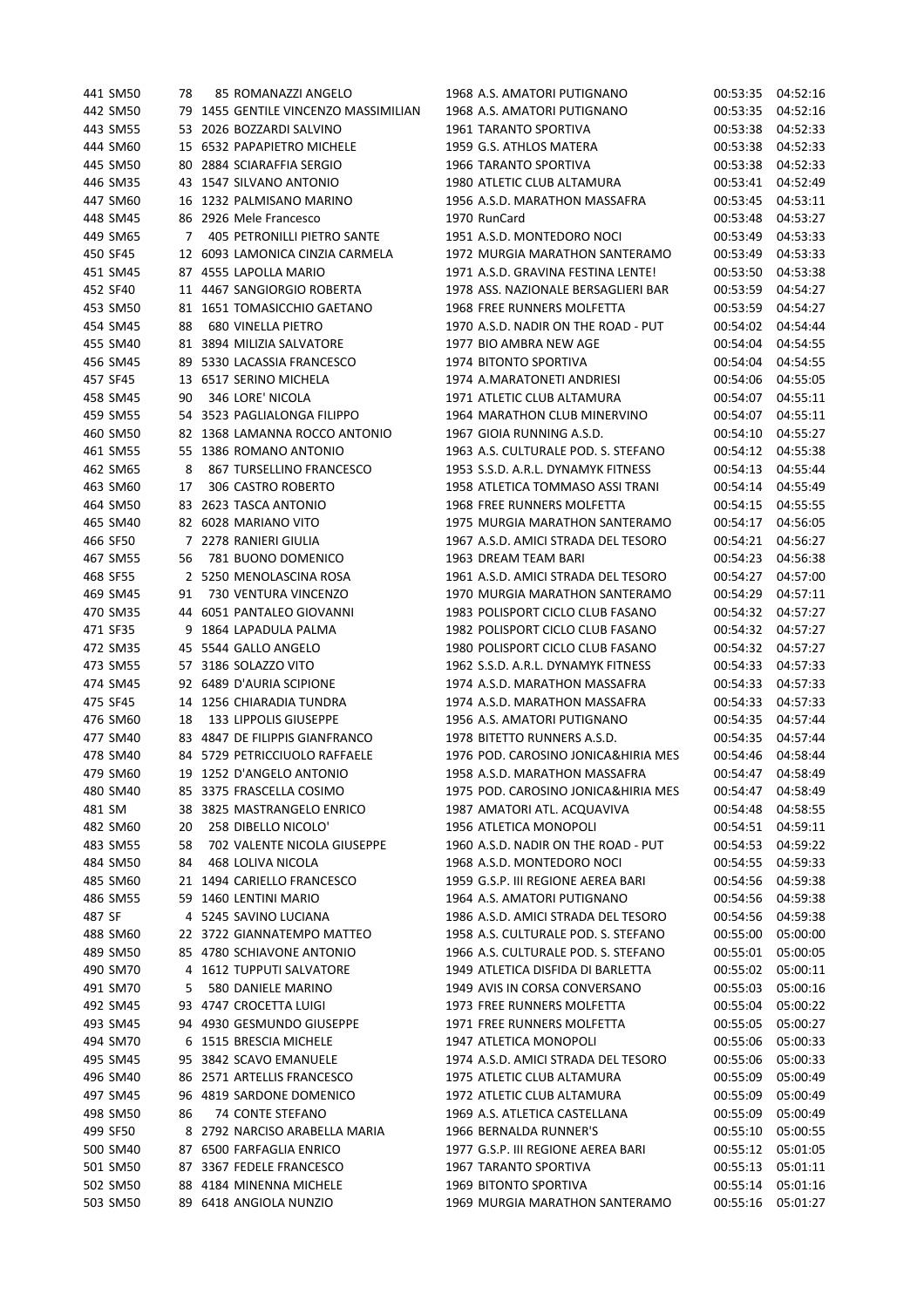| 504 SM60 | 23  | 57 PRIMAVERA VITO               | 1957 A.S. ATLETICA CASTELLANA       | 00:55:16 | 05:01:27 |
|----------|-----|---------------------------------|-------------------------------------|----------|----------|
| 505 SM60 | 24  | 529 DE TOMMASO RAFFAELE         | 1959 A.S. DOF AMATORI TURI          | 00:55:18 | 05:01:38 |
| 506 SM55 |     | 60 1466 NETTI FRANCESCO         | 1964 A.S. AMATORI PUTIGNANO         | 00:55:19 | 05:01:44 |
| 507 SF45 |     | 15 5677 ANDRESINI GIUSEPPINA    | 1971 A.S.D. NADIR ON THE ROAD - PUT | 00:55:20 | 05:01:49 |
| 508 SM50 |     | 90 4947 CAPEZZERA RAFFAELE      | 1966 ATL. AMATORI IRSINESE          | 00:55:21 | 05:01:55 |
| 509 SM   |     | 39 1813 MARTALO' MARIO          | 1985 BITETTO RUNNERS A.S.D.         | 00:55:22 | 05:02:00 |
| 510 SM55 | 61  | 822 DRAGONETTI PAOLO            | 1964 GIOIA RUNNING A.S.D.           | 00:55:23 | 05:02:05 |
| 511 SM50 |     | 91 1933 BATTAFARANO GIUSEPPE    | 1965 NOVA SIRI MARATHON             | 00:55:24 | 05:02:11 |
| 512 SF45 |     | 16 3327 PASSERI EUFEMIA         | 1974 S.ATL. S.G.BOSCO PALAGIANELLO  | 00:55:25 | 05:02:16 |
| 513 SM50 |     | 92 1074 RIZZI ARCANGELO         | 1967 CLUB RUNNER 87 CASTELLANETA    | 00:55:25 | 05:02:16 |
| 514 SF   |     | 5 6364 ROMANO VITTORIA          | 1985 GIOIA RUNNING A.S.D.           | 00:55:25 | 05:02:16 |
| 515 SF55 |     | 3 1451 DELFINE ELISABETTA       | 1964 A.S. AMATORI PUTIGNANO         | 00:55:26 | 05:02:22 |
| 516 SM50 |     | 93 4857 DI TONNO MICHELE        | 1967 MARATHON CLUB MINERVINO        | 00:55:29 | 05:02:38 |
| 517 SF35 | 10  | 1276 DE VIRGILIS SABRINA        | 1984 TARANTO SPORTIVA               | 00:55:30 | 05:02:44 |
| 518 SM50 | 94  | 827 GEMMATI VITO GIOVANNI       | 1969 GIOIA RUNNING A.S.D.           | 00:55:32 | 05:02:55 |
| 519 SM45 |     | 97 5450 ALBANESE VITO           | 1972 A.S.D. AMICI STRADA DEL TESORO | 00:55:36 | 05:03:16 |
| 520 SM50 |     | 95 4224 SIMEONE FRANCESCO       | 1966 TARANTO SPORTIVA               | 00:55:39 | 05:03:33 |
| 521 SM45 |     | 98 6419 MANZO FRANCESCO         | 1970 BIO AMBRA NEW AGE              | 00:55:43 | 05:03:55 |
| 522 SF50 |     | 9 5426 PERAGINE ROSA            | 1967 A.S.D. LA FENICE               | 00:55:43 | 05:03:55 |
| 523 SM50 |     | 96 3923 LORUSSO SEBASTIANO      | 1965 A.S.D. LA FENICE               | 00:55:44 | 05:04:00 |
| 524 SF45 |     | 17 1467 POLIGNANO MARIANA       | 1970 A.S. AMATORI PUTIGNANO         | 00:55:46 | 05:04:11 |
| 525 SF40 | 12  | 674 ROMANAZZI ELISABETTA        | 1975 A.S.D. NADIR ON THE ROAD - PUT | 00:55:52 | 05:04:44 |
| 526 SM50 |     | 97 4853 URBANI MARCELLO         | 1966 IKKOS ATLETI TARANTO A.S.D.    | 00:55:53 | 05:04:49 |
| 527 SM40 |     | 88 5014 GELAO ANTONIO           | 1979 A.S.D. AMICI STRADA DEL TESORO | 00:55:53 | 05:04:49 |
| 528 SM50 | 98  | 901 CACCIAPUOTI DANTE           | 1966 BITONTO SPORTIVA               | 00:55:55 | 05:05:00 |
| 529 SM60 |     | 25 6031 DE TULLIO RICCIOTTI     | 1955 BIO AMBRA NEW AGE              | 00:55:57 | 05:05:11 |
| 530 SM45 |     | 99 1251 SCARANO ORAZIO          | 1971 A.S.D. MARATHON MASSAFRA       | 00:55:58 | 05:05:16 |
| 531 SF35 |     | 11 4010 FUNIATI CLAUDIA         | 1981 A.S PODISTICA TARAS            | 00:55:58 | 05:05:16 |
| 532 SF45 |     | 18 3339 PICCOLO MARIA ROSARIA   | 1974 A.S.D. MARATHON MASSAFRA       | 00:56:00 | 05:05:27 |
| 533 SM50 |     | 99 1227 MELLONE FERNANDO        | 1967 A.S.D. MARATHON MASSAFRA       | 00:56:01 | 05:05:33 |
| 534 SM50 | 100 | 1061 FERA GIUSEPPE CLAUDIO      | 1965 CLUB RUNNER 87 CASTELLANETA    | 00:56:03 | 05:05:44 |
| 535 SM40 |     | 89 5412 EPIFANI SALVATORE       | 1975 CLUB RUNNER 87 CASTELLANETA    | 00:56:05 | 05:05:55 |
| 536 SM50 |     | 101 5644 ZUCCARO PAOLO          | 1965 ATLETICA PRO CANOSA            | 00:56:05 | 05:05:55 |
| 537 SM50 |     | 102 3357 GREGUCCI ANGELO        | 1967 TARANTO SPORTIVA               | 00:56:05 | 05:05:55 |
| 538 SF40 |     | 13 2545 TERRONE ROSA            | 1976 ATLETICA PRO CANOSA            | 00:56:05 | 05:05:55 |
| 539 SM45 |     | 100 4552 BARBI LUCA             | 1973 A.S.D. GRAVINA FESTINA LENTE!  | 00:56:13 | 05:06:38 |
| 540 SM55 | 63  | 345 LEONE GIUSEPPE              | 1961 ATLETIC CLUB ALTAMURA          | 00:56:16 | 05:06:55 |
| 541 SM55 | 62  | 177 LAGRASTA SABINO             | 1963 ATLETICA PRO CANOSA            | 00:56:16 | 05:06:55 |
| 542 SM65 |     | 9 2769 LAROVERE DOMENICO        | 1953 BITONTO SPORTIVA               | 00:56:19 | 05:07:11 |
| 543 SM50 | 103 | 94 TRIA FRANCESCO               | 1966 A.S. AMATORI PUTIGNANO         | 00:56:23 | 05:07:33 |
| 544 SM60 |     | 26 6347 ROTOLO DONATO           | 1958 S.ATL. S.G.BOSCO PALAGIANELLO  | 00:56:23 | 05:07:33 |
| 545 SF45 | 19  | 1797 SICOLO ANNA GRAZIA         | 1972 BITONTO SPORTIVA               | 00:56:23 | 05:07:33 |
| 546 SM55 | 64  | 139 MARCHITELLI VITO SANTE      | 1961 A.S. AMATORI PUTIGNANO         | 00:56:24 | 05:07:38 |
| 547 SM50 | 104 | 5011 BARLETTA COSIMO            | 1968 A.S. AMATORI PUTIGNANO         | 00:56:25 | 05:07:44 |
| 548 SM50 |     | 105 1446 DALENA GIUSEPPE        | 1967 A.S. AMATORI PUTIGNANO         | 00:56:25 | 05:07:44 |
| 549 SM55 | 65  | 370 PETRONELLA LORENZO          | 1963 ATLETIC CLUB ALTAMURA          | 00:56:26 | 05:07:49 |
| 550 SM40 | 90  | 212 FARIELLO GIUSEPPE           | 1976 G.S.ATLETICA AMATORI CORATO    | 00:56:38 | 05:08:55 |
| 551 SM40 |     | 91 4175 NANOCCHIO VINCENZO      | 1979 BITONTO SPORTIVA               | 00:56:38 | 05:08:55 |
| 552 SM50 |     | 106 4306 DIGREGORIO GIULIO      | 1966 MURGIA MARATHON SANTERAMO      | 00:56:39 | 05:09:00 |
| 553 SM45 | 101 | 388 LOPERFIDO MARIANO FRANCESCO | 1973 A.S.D. MONTEDORO NOCI          | 00:56:39 | 05:09:00 |
| 554 SF45 | 20  | 403 MINUNNI GRAZIANA            | 1973 A.S.D. MONTEDORO NOCI          | 00:56:40 | 05:09:05 |
| 555 SF   |     | 6 5146 NATILLA ROSA             | 1988 ATHLETIC TEAM PALAGIANO        | 00:56:42 | 05:09:16 |
| 556 SM50 |     | 107 1389 TRICARICO SAVINO       | 1965 A.S. CULTURALE POD. S. STEFANO | 00:56:43 | 05:09:22 |
| 557 SM50 |     | 108 1991 ROPPO NICOLA           | 1968 ATHLETIC TEAM PALAGIANO        | 00:56:43 | 05:09:22 |
| 558 SM50 |     | 109 2790 DI LEO MICHELE         | 1965 BERNALDA RUNNER'S              | 00:56:44 | 05:09:27 |
| 559 SM50 |     | 110 1192 RIBECCO ROSARIO        | 1967 RUNNERS GINOSA                 | 00:56:47 | 05:09:44 |
| 560 SM50 |     | 111 4917 SEGRETO FILIPPO        | 1966 ATLETIC CLUB ALTAMURA          | 00:56:48 | 05:09:49 |
| 561 SM50 | 112 | 178 ZACCARO SABINO              | 1965 ATLETICA PRO CANOSA            | 00:56:48 | 05:09:49 |
| 562 SM50 |     | 113 3627 SFREGOLA PIETRO        | 1966 BARLETTA SPORTIVA              | 00:56:51 | 05:10:05 |
| 563 SF45 |     | 21 4535 OLIVA LUCIA             | 1972 BIO AMBRA NEW AGE              | 00:56:52 | 05:10:11 |
| 564 SF35 |     | 12 6481 CAPURSO ILENIA ANGELA   | 1981 A.S.D. ANDRIA RUNS             | 00:56:54 | 05:10:22 |
| 565 SM60 | 27  | 895 PAGONE FRANCESCO            | <b>1958 BITONTO SPORTIVA</b>        | 00:56:54 | 05:10:22 |
| 566 SM50 |     | 114 6537 ARDITO VINCENZO        | 1966 RunCard                        | 00:56:56 | 05:10:33 |
|          |     |                                 |                                     |          |          |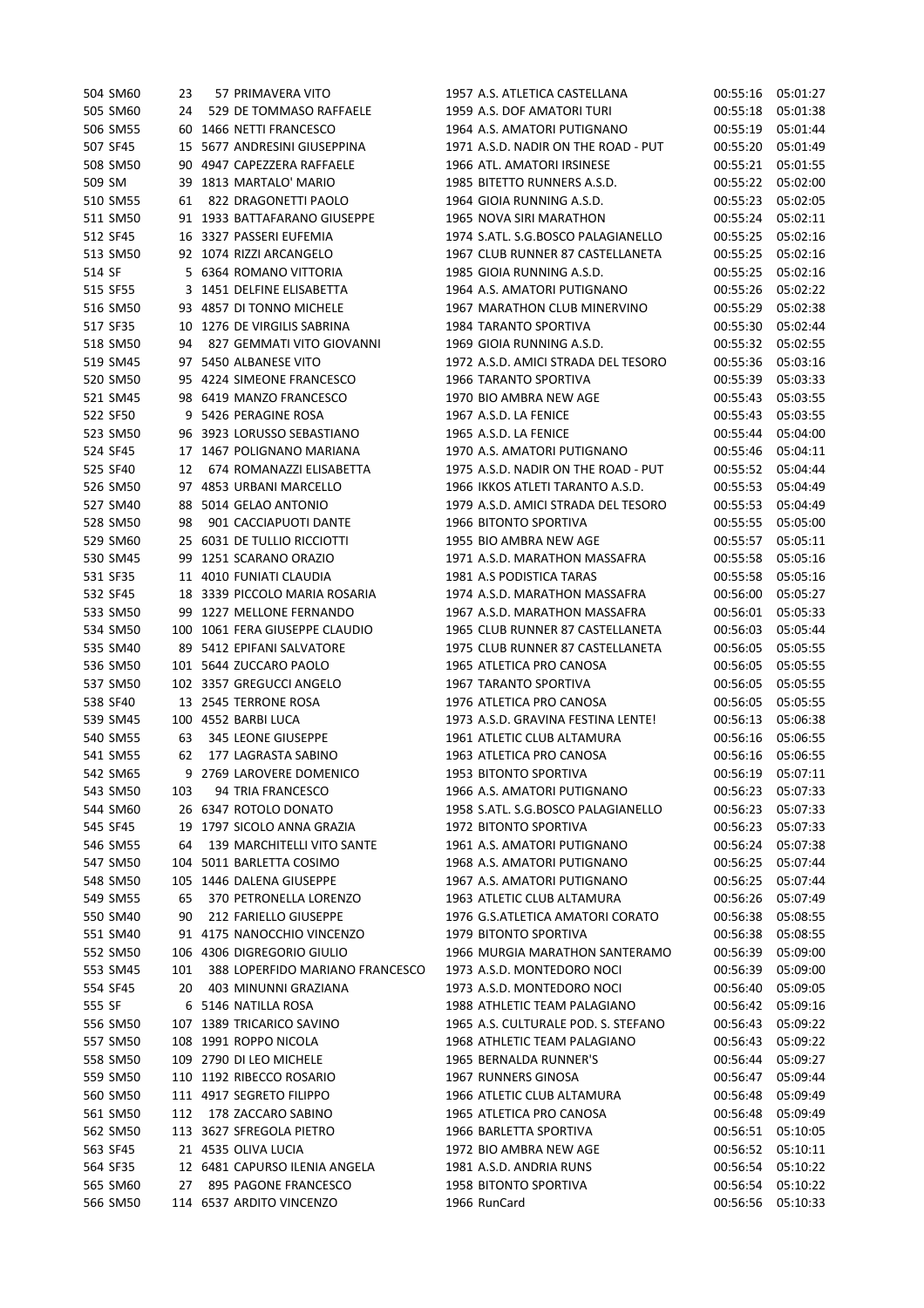|        | 567 SM60 |     | 28 1974 BASILE MICHELE         | 1959 S.ATL. S.G.BOSCO PALAGIANELLO  | 00:56:58 | 05:10:44 |
|--------|----------|-----|--------------------------------|-------------------------------------|----------|----------|
|        | 568 SF50 |     | 10 4540 CHIEPPA TERESA         | 1969 A.S.D. ANDRIA RUNS             | 00:57:02 | 05:11:05 |
|        | 569 SM65 | 10  | <b>58 VIVIAN WALTER</b>        | 1950 A.S. ATLETICA CASTELLANA       | 00:57:03 | 05:11:11 |
|        | 570 SM70 | 7   | 432 PACE LUIGI GUGLIELMO       | 1949 A.S.D. MONTEDORO NOCI          | 00:57:04 | 05:11:16 |
|        | 571 SM55 |     | 66 1553 D'ERARIO PIETRO        | 1961 POL. 'D. PIETRI' GRAVINA       | 00:57:07 | 05:11:33 |
|        | 572 SM45 |     | 102 1075 MARTEMUCCI STEFANO    | 1972 CLUB RUNNER 87 CASTELLANETA    | 00:57:08 | 05:11:38 |
|        | 573 SF45 |     | 22 6383 LAMBO ARCANGELA        | 1972 ATLETICA PRO CANOSA            | 00:57:12 | 05:12:00 |
|        | 574 SM50 |     | 115 1729 LABARBERA MICHELE     | 1965 GIOIA RUNNING A.S.D.           | 00:57:13 | 05:12:05 |
|        | 575 SM55 |     | 67 2039 BENVENUTO CATALDO      | 1961 POD. CAROSINO JONICA&HIRIA MES | 00:57:13 | 05:12:05 |
|        | 576 SM60 |     | 29 1546 SARDONE ANGELO         | 1955 ATLETIC CLUB ALTAMURA          | 00:57:17 | 05:12:27 |
|        | 577 SM45 |     | 103 4820 TRAGNI VITO CARLO     | 1971 ATLETIC CLUB ALTAMURA          | 00:57:17 | 05:12:27 |
|        | 578 SM50 |     | 116 1973 BALESTRA AUGUSTO      | 1967 S.ATL. S.G.BOSCO PALAGIANELLO  | 00:57:20 | 05:12:44 |
|        | 579 SM45 | 104 | 359 LORUSSO PASQUALE           | 1970 ATLETIC CLUB ALTAMURA          | 00:57:21 | 05:12:49 |
|        | 580 SF50 |     | 11 1449 DELFINE MARCELLA       | 1967 A.S. AMATORI PUTIGNANO         | 00:57:22 | 05:12:55 |
|        | 581 SM65 |     | 11 3975 FABBIANO ANTONIO       | 1954 POD. CAROSINO JONICA&HIRIA MES | 00:57:22 | 05:12:55 |
|        | 582 SF55 | 4   | 760 OSTUNI ANGELA              | 1964 HAPPY RUNNERS ALTAMURA         | 00:57:28 | 05:13:27 |
|        |          |     |                                |                                     |          |          |
|        | 583 SM40 |     | 92 3855 FAVIA NICOLA           | 1976 A.S. DOF AMATORI TURI          | 00:57:31 | 05:13:44 |
|        | 584 SF40 |     | 14 5617 DE BENEDETTO ROSA      | 1977 IKKOS ATLETI TARANTO A.S.D.    | 00:57:32 | 05:13:49 |
|        | 585 SM50 |     | 117 6541 MORELLI ANGELO        | 1965 RunCard                        | 00:57:33 | 05:13:55 |
|        | 586 SM50 | 118 | 661 MORELLI MASSIMILIANO       | 1969 A.S.D. NADIR ON THE ROAD - PUT | 00:57:41 | 05:14:38 |
|        | 587 SM55 |     | 68 1645 REGINA FRANCESCO       | 1960 FREE RUNNERS MOLFETTA          | 00:57:41 | 05:14:38 |
|        | 588 SF60 | 1   | 219 MASTROMAURO ROSA           | 1959 G.S.ATLETICA AMATORI CORATO    | 00:57:43 | 05:14:49 |
|        | 589 SM60 |     | 30 2967 SPADAVECCHIA MICHELE   | 1957 DREAM TEAM BARI                | 00:57:46 | 05:15:05 |
|        | 590 SF45 |     | 23 1129 D'ERCHIA MARIA CARMELA | 1974 S.ATL. S.G.BOSCO PALAGIANELLO  | 00:57:49 | 05:15:22 |
|        | 591 SM40 |     | 93 1278 PIGNATELLI GIOVANNI    | <b>1977 TARANTO SPORTIVA</b>        | 00:57:51 | 05:15:33 |
|        | 592 SM45 |     | 105 2524 PIZZOLEO FRANCESCO    | 1974 TARANTO SPORTIVA               | 00:57:55 | 05:15:55 |
|        | 593 SM50 |     | 119 6543 REHO ROCCO            | 1966 RunCard                        | 00:57:56 | 05:16:00 |
|        | 594 SM40 |     | 94 6375 SIMEONE DONATELLO      | 1975 A.S.D. MARATHON MASSAFRA       | 00:57:58 | 05:16:11 |
|        | 595 SM50 |     | 120 6506 MICUCCI NICOLA        | 1968 TARANTO SPORTIVA               | 00:58:01 | 05:16:27 |
|        | 596 SM50 | 121 | 829 NICO GIANCARLO             | 1967 GIOIA RUNNING A.S.D.           | 00:58:02 | 05:16:33 |
| 597 SF |          |     | 7 1723 DONVITO FRANCESCA       | 1990 GIOIA RUNNING A.S.D.           | 00:58:06 | 05:16:55 |
|        | 598 SM45 |     | 106 1248 LOCOROTONDO PIETRO    | 1973 A.S.D. MARATHON MASSAFRA       | 00:58:06 | 05:16:55 |
|        | 599 SM60 | 31  | 424 TRISOLINI ANGELO MARINO    | 1959 A.S.D. MONTEDORO NOCI          | 00:58:07 | 05:17:00 |
|        | 600 SM50 |     | 122 2605 DI PALO MICHELE       | 1967 MARATHON CLUB MINERVINO        | 00:58:07 | 05:17:00 |
|        | 601 SM50 |     | 123 1513 BARNABA FRANCESCO     | 1966 ATLETICA MONOPOLI              | 00:58:10 | 05:17:16 |
|        | 602 SM50 |     | 124 1233 MAGGI SALVATORE       | 1966 A.S.D. MARATHON MASSAFRA       | 00:58:11 | 05:17:22 |
|        | 603 SM50 | 125 | 902 PAGONE ANTONIO             | 1966 BITONTO SPORTIVA               | 00:58:13 | 05:17:33 |
|        | 604 SF50 |     | 12 2750 MAURO MARIA PAOLA      | 1967 ATLETICA TOMMASO ASSI TRANI    | 00:58:14 | 05:17:38 |
|        | 605 SM65 | 12  | 124 SABATO FRANCESCO           | 1951 A.S. AMATORI PUTIGNANO         | 00:58:15 | 05:17:44 |
|        | 606 SF35 |     | 13 4859 MARTOCCIA ANGELA       | 1980 MARATHON CLUB MINERVINO        | 00:58:18 | 05:18:00 |
|        | 607 SM60 | 32  | 596 GERVASIO SERGIO EDMONDO    | 1955 FREE RUNNERS MOLFETTA          | 00:58:22 | 05:18:22 |
|        | 608 SM70 | 8   | 214 MUSTO ANTONIO              | 1948 G.S.ATLETICA AMATORI CORATO    | 00:58:25 | 05:18:38 |
|        | 609 SM50 |     | 126 5334 STELLACCI VITO        | <b>1965 BITONTO SPORTIVA</b>        | 00:58:26 | 05:18:44 |
|        | 610 SM50 | 127 | 691 MICCOLIS PAOLO             | 1967 A.S.D. NADIR ON THE ROAD - PUT | 00:58:27 | 05:18:49 |
|        | 611 SM55 |     | 69 1142 BARULLI MARIO          | 1963 S.ATL. S.G.BOSCO PALAGIANELLO  | 00:58:28 | 05:18:55 |
|        | 612 SM70 |     | 9 1486 SCIANNAMEA GIUSEPPE     | 1947 ATLETICA PRO CANOSA            | 00:58:30 | 05:19:05 |
|        | 613 SM50 |     | 128 1175 CIARFAGLIA GIOVANNI   | 1966 ATHLETIC TEAM PALAGIANO        | 00:58:39 | 05:19:55 |
|        | 614 SM65 |     | 13 1426 MINOIA FELICE          | 1954 A.S. ATLETICA CASTELLANA       | 00:58:39 | 05:19:55 |
|        | 615 SF40 |     | 15 2563 ZIEBA EDYTA            | 1978 ATLETICA TOMMASO ASSI TRANI    | 00:58:39 | 05:19:55 |
|        |          |     |                                | 1982 A.S.D. AMICI STRADA DEL TESORO |          |          |
|        | 616 SM35 |     | 46 5643 LOZITO NICOLA          |                                     | 00:58:39 | 05:19:55 |
| 617 SF |          |     | 8 6527 ARGENTIERE GRAZIA       | 1985 SMART RUNNERS GRAVINA          | 00:58:40 | 05:20:00 |
|        | 618 SM40 |     | 95 2287 IANNELLI RAFFAELE      | 1979 BARLETTA SPORTIVA              | 00:58:41 | 05:20:05 |
|        | 619 SM40 |     | 96 6528 PERUFFO FABIANO        | 1975 SMART RUNNERS GRAVINA          | 00:58:41 | 05:20:05 |
|        | 620 SM40 |     | 97 1725 GALATOLA ANTONELLO     | 1977 GIOIA RUNNING A.S.D.           | 00:58:41 | 05:20:05 |
|        | 621 SM65 | 14  | 104 PICCIRILLI STEFANO         | 1951 A.S. AMATORI PUTIGNANO         | 00:58:41 | 05:20:05 |
|        | 622 SM55 | 70  | 55 LAERA DOMENICO              | 1960 A.S. AMATORI PUTIGNANO         | 00:58:45 | 05:20:27 |
|        | 623 SM70 |     | 10 3880 GIOVE DOMENICO         | 1947 MURGIA MARATHON SANTERAMO      | 00:58:47 | 05:20:38 |
|        | 624 SM50 |     | 129 1137 ESPOSITO FRANCESCO    | 1965 S.ATL. S.G.BOSCO PALAGIANELLO  | 00:58:49 | 05:20:49 |
|        | 625 SF60 | 2   | 191 MERCO NICOLETTA            | 1958 ATLETICA PRO CANOSA            | 00:58:51 | 05:21:00 |
|        | 626 SM50 |     | 130 1815 SELVAGGI SAVERIO      | 1969 BITETTO RUNNERS A.S.D.         | 00:58:51 | 05:21:00 |
|        | 627 SM55 |     | 71 2837 FRIGIOLA ALESSANDRO    | 1961 NUOVA ATLETICA LATERZA         | 00:58:57 | 05:21:33 |
| 628 SF |          |     | 9 3095 D'ANVERSA MARILISA      | 1987 NUOVA ATLETICA LATERZA         | 00:58:59 | 05:21:44 |
|        | 629 SM55 |     | 72 4137 D'AVENIA FRANCO        | 1960 MARATHON CLUB MINERVINO        | 00:59:00 | 05:21:49 |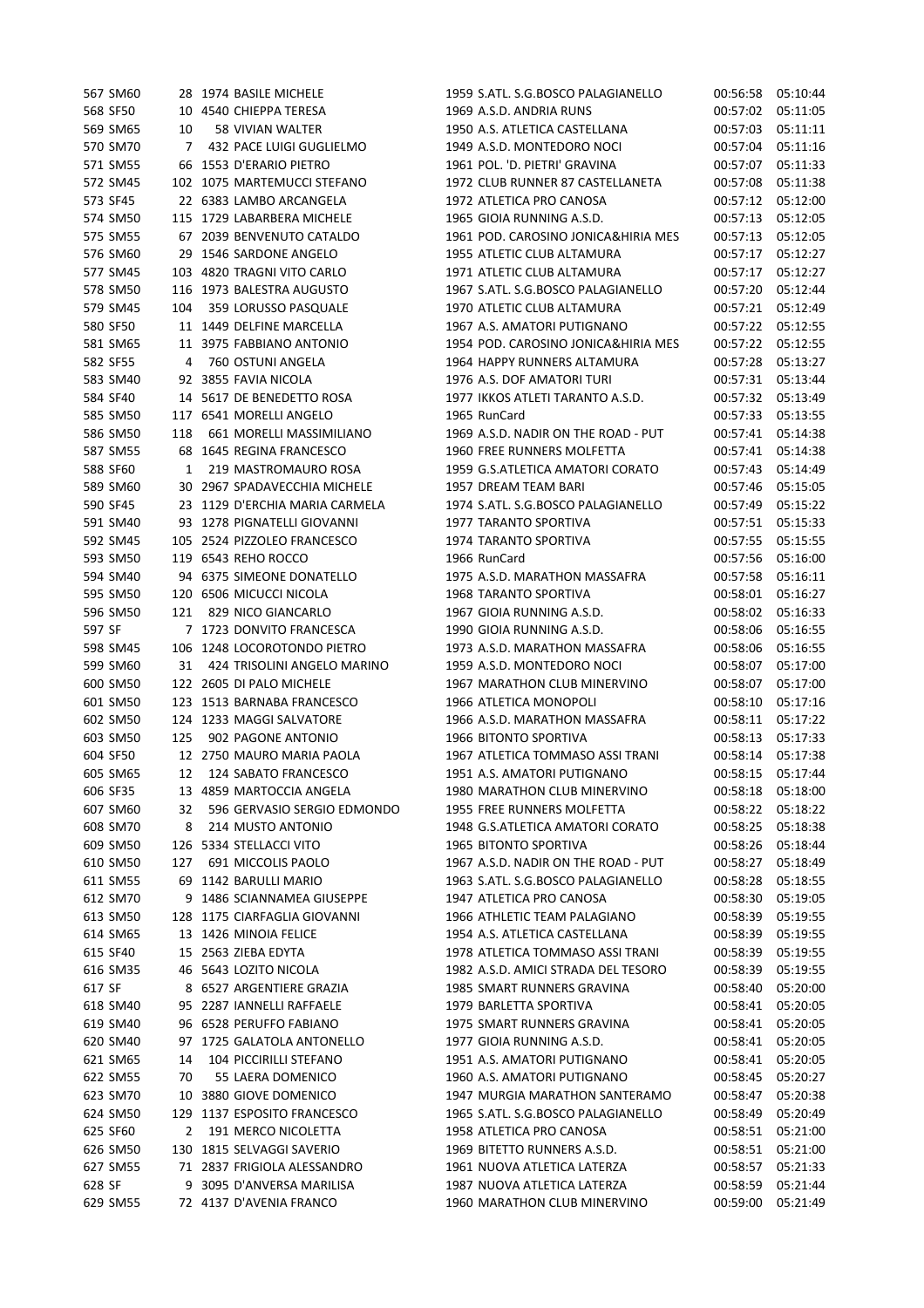| 630 SM35 |     | 47 5278 ZAGARIA GIOVANNI           | 1980 A.MARATONETI ANDRIESI          | 00:59:00             | 05:21:49 |
|----------|-----|------------------------------------|-------------------------------------|----------------------|----------|
| 631 SF45 |     | 24 4868 BERARDINO LAURA            | 1970 A.S.D. ANDRIA RUNS             | 00:59:01             | 05:21:55 |
| 632 SM60 |     | 33 4866 INCHINGOLO MICHELE         | 1958 A.S.D. ANDRIA RUNS             | 00:59:01             | 05:21:55 |
| 633 SF40 | 16  | <b>658 BUONSANTE LIDIA</b>         | 1979 A.S.D. NADIR ON THE ROAD - PUT | 00:59:01             | 05:21:55 |
| 634 SM45 | 107 | 712 FLORENZIO PIETRO               | 1972 A.S.D. NADIR ON THE ROAD - PUT | 00:59:09             | 05:22:38 |
| 635 SM55 | 73  | 150 MIRIZZI VITO                   | 1962 A.S. AMATORI PUTIGNANO         | 00:59:16             | 05:23:16 |
| 636 SM65 | 15  | 347 PALASCIANO GIUSEPPE            | 1952 ATLETIC CLUB ALTAMURA          | 00:59:16             | 05:23:16 |
| 637 SM70 |     | 11 4813 TAMMA FRANCESCO            | 1948 A.S.D. AMICI STRADA DEL TESORO | 00:59:17             | 05:23:22 |
| 638 SM50 |     | 131 6518 DI RUVO ANTONIO           | 1968 A.MARATONETI ANDRIESI          | 00:59:21             | 05:23:44 |
| 639 SM50 |     | 132 3953 SELVAGGI GIUSEPPE GERARDO | 1965 A.S.D. PODISTICA FERRANDINA    | 00:59:25             | 05:24:05 |
| 640 SM50 | 133 | 701 FLORENZIO GIUSEPPE             | 1969 A.S.D. NADIR ON THE ROAD - PUT | 00:59:27             | 05:24:16 |
| 641 SF40 |     | 17 2016 MARANGI MARIA SCALA        | 1975 A.S.D. MARATHON MASSAFRA       | 00:59:28             | 05:24:22 |
| 642 SF50 |     | 13 5246 BORRICELLI MARIA DELIA     | 1966 A.S.D. AMICI STRADA DEL TESORO | 00:59:30             | 05:24:33 |
| 643 SM40 | 98  | <b>125 NOVEMBRE LUIGI</b>          | 1975 A.S. AMATORI PUTIGNANO         | 00:59:33             | 05:24:49 |
| 644 SM55 |     | 74 5928 CALENDANO FILIPPO          | 1964 A.S.D. GRAVINA FESTINA LENTE!  | 00:59:35             | 05:25:00 |
| 645 SM55 |     | 75 1637 DE STENA FILIPPO           | 1962 FREE RUNNERS MOLFETTA          | 00:59:35             | 05:25:00 |
| 646 SM45 |     | 108 1283 RIZZO ROBERTO             | 1974 TARANTO SPORTIVA               | 00:59:36             | 05:25:05 |
| 647 SM60 | 35  | 602 BINETTI SILVIO MARIA CRISTIA   | 1958 FREE RUNNERS MOLFETTA          | 00:59:37             | 05:25:11 |
| 648 SM60 |     | 34 1277 SOLDINO DANIELE            | 1959 TARANTO SPORTIVA               | 00:59:37             | 05:25:11 |
| 649 SM60 |     | 36 1458 LAERA COSIMO               | 1957 A.S. AMATORI PUTIGNANO         | 00:59:39             | 05:25:22 |
| 650 SM35 |     | 48 6491 PETRICCIUOLO COSIMO        | 1980 POD. CAROSINO JONICA&HIRIA MES | 00:59:40             | 05:25:27 |
| 651 SM65 |     | 16 4295 MINERVA GENNARO            | 1954 DREAM TEAM BARI                | 00:59:42             | 05:25:38 |
| 652 SM45 |     | 109 1720 BUTTIGLIONE LEONARDO      | 1970 GIOIA RUNNING A.S.D.           | 00:59:43             | 05:25:44 |
| 653 SF40 |     | 18 5722 GASPARRE ROSA              | 1977 S.ATL. S.G.BOSCO PALAGIANELLO  | 00:59:45             | 05:25:55 |
| 654 SM70 | 12  | 804 CAPURSO FRANCESCO              | 1945 GIOIA RUNNING A.S.D.           | 00:59:45             | 05:25:55 |
| 655 SM35 |     | 49 1225 TOCCI GIOVANNI             | 1980 A.S.D. MARATHON MASSAFRA       | 00:59:46             | 05:26:00 |
| 656 SM45 | 110 | 435 LAFORGIA FELICIANO             | 1974 A.S.D. MONTEDORO NOCI          | 00:59:47             | 05:26:05 |
| 657 SF45 |     | 25 1665 LATTANZIO CINZIA           | 1972 BARLETTA SPORTIVA              | 00:59:49             | 05:26:16 |
| 658 SM60 |     | 37 4543 BELLIFEMINE MASSIMO        | 1959 A.S.D. ANDRIA RUNS             | 00:59:52             | 05:26:33 |
| 659 SM40 |     | 99 2791 MOLINARO GIUSEPPE          | 1975 BERNALDA RUNNER'S              | 00:59:53             | 05:26:38 |
| 660 SF50 |     | 14 1545 PERRUCCI TERESA            | 1968 ATLETIC CLUB ALTAMURA          | 00:59:54             | 05:26:44 |
| 661 SF60 | 3   | 471 ATTOLICO MADDALENA             | 1956 A.S.D. MONTEDORO NOCI          | 00:59:54             | 05:26:44 |
| 662 SM75 |     | 2 6524 RONCO GIOVANNI              | 1942 GIOIA RUNNING A.S.D.           | 00:59:55             | 05:26:49 |
| 663 SM60 | 38  | <b>665 LIPPOLIS SANDRO</b>         | 1959 A.S.D. NADIR ON THE ROAD - PUT | 00:59:57             | 05:27:00 |
| 664 SM55 | 76  | 348 BRUNO MICHELE                  | 1961 ATLETIC CLUB ALTAMURA          | 00:59:59             | 05:27:11 |
| 665 SM55 |     | 77 5906 BRUNETTI FRANCESCO         | 1963 POL. 'D. PIETRI' GRAVINA       | 00:59:59             | 05:27:11 |
| 666 SM40 |     | 100 6357 SURDO FRANCESCO           | 1975 A.S. DOF AMATORI TURI          | 01:00:01             | 05:27:22 |
| 667 SM50 |     | 134 1218 SICILIANO CATALDO         | 1968 A.S.D. MARATHON MASSAFRA       | 01:00:11             | 05:28:16 |
| 668 SF55 |     | 5 5418 FELE MARIA                  | 1963 S.ATL. S.G.BOSCO PALAGIANELLO  | 01:00:14             | 05:28:33 |
| 669 SM65 |     | 17 4226 LOGLISCI TOMMASO           | 1952 ATLETICA PRO CANOSA            | 01:00:19             | 05:29:00 |
| 670 SM55 | 78  | <b>692 PERRONE GIUSEPPE</b>        | 1963 A.S.D. NADIR ON THE ROAD - PUT | 01:00:22             | 05:29:16 |
| 671 SM65 | 18  | 112 LATTARULO CARMINE              | 1950 A.S. AMATORI PUTIGNANO         | 01:00:23             | 05:29:22 |
| 672 SM60 | 39  | 707 CAMPANELLA PIETRO              | 1956 A.S.D. NADIR ON THE ROAD - PUT | 01:00:23             | 05:29:22 |
| 673 SM60 |     | 40 1509 VINO PASQUALE              | 1959 G.S.P. III REGIONE AEREA BARI  | 01:00:26             | 05:29:38 |
| 674 SM60 | 41  | 231 PITEO SALVATORE                | 1958 G.S.P. III REGIONE AEREA BARI  | 01:00:26             | 05:29:38 |
| 675 SF35 |     | 14 1238 CHIRICO AGATA              | 1984 A.S.D. MARATHON MASSAFRA       | 01:00:27             | 05:29:44 |
| 676 SF   | 10  | 921 MAGNIFICO DORIANA              | 1995 A.S.D. LA FENICE               | 01:00:31             | 05:30:05 |
| 677 SM55 | 79  | 644 PORCELLI VITO ROCCO            | 1964 RUNNING PEOPLE NOICATTARO      | 01:00:33             | 05:30:16 |
| 678 SM45 |     | 111 1284 LAGIOIA CHRISTIAN         | 1974 TARANTO SPORTIVA               | 01:00:34             | 05:30:22 |
| 679 SM35 |     | 50 5676 VALENZANO VALERIO VITO     | 1982 RUNNING PEOPLE NOICATTARO      | 01:00:34             | 05:30:22 |
| 680 SF35 | 15  | 670 MARIO ALESSANDRA               | 1984 A.S.D. NADIR ON THE ROAD - PUT | 01:00:37             | 05:30:38 |
| 681 SM55 |     | 80 6396 PALASCIANO FRANCESCO       | 1962 ATLETIC CLUB ALTAMURA          | 01:00:37             | 05:30:38 |
| 682 SM55 |     | 81 4735 RAGUSO GIROLAMO            | 1963 POL. 'D. PIETRI' GRAVINA       | 01:00:37             | 05:30:38 |
| 683 SF35 |     | 16 6492 BUCCI ANNAROSA             | 1982 POD. CAROSINO JONICA&HIRIA MES | 01:00:41             | 05:31:00 |
| 684 SF45 |     | 26 5415 TERRUSI ANNAMARIA          | 1973 CLUB RUNNER 87 CASTELLANETA    | 01:00:53             | 05:32:05 |
| 685 SM65 | 19  | 131 GIGANTE DONATO                 | 1952 A.S. AMATORI PUTIGNANO         | 01:00:56             | 05:32:22 |
| 686 SM60 |     | 42 5260 ALBANESE COSIMO            | 1958 ATLETICA MONOPOLI              | 01:00:59             | 05:32:38 |
| 687 SF40 |     | 19 6224 SBLENDORIO MARIANNA        | 1979 ASS. NAZIONALE BERSAGLIERI BAR |                      | 05:33:05 |
| 688 SF40 |     | 20 5413 SERINO ROBERTA             | 1975 CLUB RUNNER 87 CASTELLANETA    | 01:01:04<br>01:01:04 | 05:33:05 |
| 689 SM70 |     | 13 1062 GADALETO GIUSEPPE          | 1947 CLUB RUNNER 87 CASTELLANETA    | 01:01:16             | 05:34:11 |
| 690 SM50 |     | 135 1228 COLELLA SALVATORE         | 1967 A.S.D. MARATHON MASSAFRA       | 01:01:21             | 05:34:38 |
| 691 SM45 |     | 112 6221 NERI SALVATORE            | 1972 A.S. QUELLI DELLA PINETA       | 01:01:25             | 05:35:00 |
| 692 SM60 | 43  | 444 FERRARA VINCENZO               | 1958 A.S.D. MONTEDORO NOCI          | 01:01:29             | 05:35:22 |
|          |     |                                    |                                     |                      |          |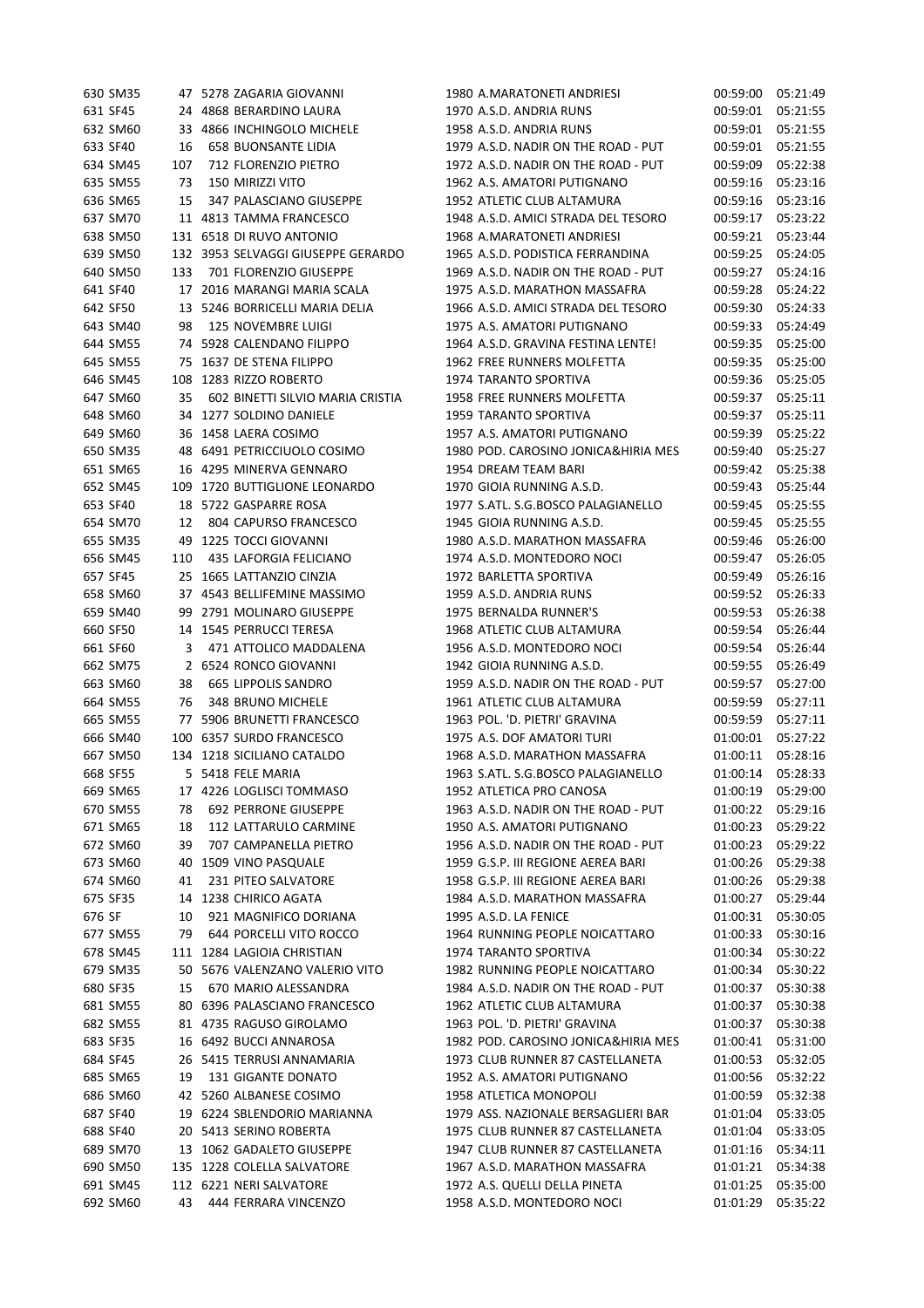| 693 SM55 |     | 82 5622 carucci antonio            | 1962 RunCard                                            | 01:01:45 | 05:36:49 |
|----------|-----|------------------------------------|---------------------------------------------------------|----------|----------|
| 694 SM55 |     | 83 1505 SALIERNO FRANCESCO         | 1960 G.S.P. III REGIONE AEREA BARI                      | 01:01:55 | 05:37:44 |
| 695 SF45 |     | 27 6526 OCCHIOGROSSO GIUDITTA      | 1971 BITETTO RUNNERS A.S.D.                             | 01:01:58 | 05:38:00 |
| 696 SF55 | 6   | 835 VERNA PALMA                    | 1963 GIOIA RUNNING A.S.D.                               | 01:01:59 | 05:38:05 |
| 697 SM55 | 84  | 800 CAMASTA GIOVANNI               | 1960 GIOIA RUNNING A.S.D.                               | 01:01:59 | 05:38:05 |
| 698 SM50 | 136 | 1489 DE PALMA MARCO                | 1965 G.S.ATLETICA AMATORI CORATO                        | 01:02:03 | 05:38:27 |
| 699 SM70 | 14  | 376 LIUZZI PAOLO                   | 1949 A.S.D. MONTEDORO NOCI                              | 01:02:05 | 05:38:38 |
| 700 SM60 | 44  | 926 LAGALANTE RAFFAELE             | 1958 A.S.D. LA FENICE                                   | 01:02:06 | 05:38:44 |
| 701 SF50 |     | 15 2966 DE CANDIA TERESA           | 1968 DREAM TEAM BARI                                    | 01:02:10 | 05:39:05 |
| 702 SM55 |     | 85 2030 DE ROSA PATRIZIO           | <b>1963 TARANTO SPORTIVA</b>                            | 01:02:16 | 05:39:38 |
| 703 SM55 |     | 86 6398 MESSINA PIETRO             | 1960 POL. 'D. PIETRI' GRAVINA                           | 01:02:18 | 05:39:49 |
| 704 SF40 |     | 21 6536 BUCCI MARIA                | 1976 TARANTO SPORTIVA                                   | 01:02:20 | 05:40:00 |
| 705 SM45 |     | 113 2841 DE NISCO SALVATORE        | 1971 S.ATL. S.G.BOSCO PALAGIANELLO                      | 01:02:20 | 05:40:00 |
| 706 SM40 |     | 101 5689 DI VENERE DANIELE         | 1975 BITONTO SPORTIVA                                   | 01:02:23 | 05:40:16 |
| 707 SF45 |     | 28 5414 TOTARO KATIA               | 1974 CLUB RUNNER 87 CASTELLANETA                        | 01:02:23 | 05:40:16 |
| 708 SM60 |     | 45 5307 CRESCENTE MICHELE VINCENZO | 1955 BARLETTA SPORTIVA                                  | 01:02:37 | 05:41:33 |
| 709 SF50 |     | 16 6522 CARDASCIA GIUSEPPINA       | 1967 A.S.D. GRAVINA FESTINA LENTE!                      | 01:02:37 | 05:41:33 |
| 710 SF40 |     | 22 6214 GATTULLI PATRIZIA          | 1978 A.S.D. AMICI STRADA DEL TESORO                     | 01:02:42 | 05:42:00 |
| 711 SF40 |     | 23 5318 DILEO PALMA                | 1975 A.S.D. NADIR ON THE ROAD - PUT                     | 01:02:42 | 05:42:00 |
| 712 SM65 |     | 20 2559 PELLEGRINO MICHELE         |                                                         |          |          |
|          |     |                                    | 1954 ATLETICA PRO CANOSA                                | 01:02:45 | 05:42:16 |
| 713 SM60 | 46  | 106 SANSOLINO VITO                 | 1956 A.S. AMATORI PUTIGNANO<br><b>1968 FRONTRUNNERS</b> | 01:02:57 | 05:43:22 |
| 714 SF50 |     | 17 1818 ANTONACCI ANTONIETTA       |                                                         | 01:02:57 | 05:43:22 |
| 715 SM55 |     | 87 1712 FAVIA GIUSEPPE             | 1962 DREAM TEAM BARI                                    | 01:02:59 | 05:43:33 |
| 716 SM60 | 47  | 550 SCAGLIUSI FRANCESCO            | 1959 A.S. ATLETICA POLIGNANO                            | 01:03:00 | 05:43:38 |
| 717 SF55 |     | 7 3522 OZIOSI SABATINA             | 1962 MARATHON CLUB MINERVINO                            | 01:03:04 | 05:44:00 |
| 718 SM75 |     | 3 3746 CARUSO LEONARDO             | 1941 ATL. SAN NICANDRO GARGANICO                        | 01:03:05 | 05:44:05 |
| 719 SF45 |     | 29 5580 DE NOVELLIS PIERA          | 1971 CLUB RUNNER 87 CASTELLANETA                        | 01:03:06 | 05:44:11 |
| 720 SF65 |     | 1 1216 TADDEO PASQUA ROSA          | 1953 A.S.D. MARATHON MASSAFRA                           | 01:03:07 | 05:44:16 |
| 721 SF35 |     | 17 1082 SELVA ERMINIA              | 1984 CORRERE E' SALUTE MOTTOLA                          | 01:03:17 | 05:45:11 |
| 722 SF45 |     | 30 6099 CARBONE SABINA             | 1970 ATLETICA PRO CANOSA                                | 01:03:23 | 05:45:44 |
| 723 SF65 |     | 2 1482 DI SIBIO ANGELA             | 1954 ATLETICA PRO CANOSA                                | 01:03:23 | 05:45:44 |
| 724 SM70 | 15  | 645 MELE DOMENICO                  | 1945 RUNNING PEOPLE NOICATTARO                          | 01:03:30 | 05:46:22 |
| 725 SF45 |     | 31 5309 CHISARI LUCIA              | 1970 BARLETTA SPORTIVA                                  | 01:03:32 | 05:46:33 |
| 726 SF40 |     | 24 2927 Geminale Teresa            | 1977 RunCard                                            | 01:03:33 | 05:46:38 |
| 727 SM50 |     | 137 6519 CHIEPPA SABINO            | 1965 A.S.D. ANDRIA RUNS                                 | 01:03:41 | 05:47:22 |
| 728 SF45 |     | 32 1559 GABRIELE MARIELLA          | 1974 A.S.D. MONTEDORO NOCI                              | 01:03:43 | 05:47:33 |
| 729 SM55 | 88  | 549 SCAGLIUSI EUGENIO              | 1964 A.S. ATLETICA POLIGNANO                            | 01:03:45 | 05:47:44 |
| 730 SM60 |     | 48 1128 CARRIERI PIETRO            | 1956 S.ATL. S.G.BOSCO PALAGIANELLO                      | 01:03:46 | 05:47:49 |
| 731 SM70 | 16  | 99 D'ALOIA ANTONIO                 | 1949 A.S. AMATORI PUTIGNANO                             | 01:03:56 | 05:48:44 |
| 732 SM75 | 4   | 105 BIANCO GIOVANNI                | 1944 A.S. AMATORI PUTIGNANO                             | 01:04:04 | 05:49:27 |
| 733 SM40 | 102 | 344 LOIUDICE VITO                  | 1976 ATLETIC CLUB ALTAMURA                              | 01:04:07 | 05:49:44 |
| 734 SM55 |     | 89 5351 CAPPIELLO DONATO           | 1964 A.S. CULTURALE POD. S. STEFANO                     | 01:04:08 | 05:49:49 |
| 735 SM70 |     | 17 5642 VINCI SALVATORE            | 1946 A.S.D. AMICI STRADA DEL TESORO                     | 01:04:18 | 05:50:44 |
| 736 SM55 |     | 90 1350 PAPPOLLA MAURIZIO          | 1963 IKKOS ATLETI TARANTO A.S.D.                        | 01:04:19 | 05:50:49 |
| 737 SM   | 40  | 1237 SARDARO MARIO                 | 1987 A.S.D. MARATHON MASSAFRA                           | 01:04:21 | 05:51:00 |
| 738 SM60 |     | 49 1557 BIANCO STEFANO             | 1956 A.S.D. MONTEDORO NOCI                              | 01:04:22 | 05:51:05 |
| 739 SM50 | 138 | 163 SODANO ONOFRIO                 | 1965 A.S.D. AMICI STRADA DEL TESORO                     | 01:04:28 | 05:51:38 |
| 740 SF55 |     | 8 4544 CAVALLO ANNITA MARIA        | 1960 A.S.D. ANDRIA RUNS                                 | 01:04:30 | 05:51:49 |
| 741 SF45 |     | 33 3527 SCUDIERO GRAZIA            | 1970 MARATHON CLUB MINERVINO                            | 01:04:33 | 05:52:05 |
| 742 SF50 |     | 18 1450 DELFINE PATRIZIA           | 1968 A.S. AMATORI PUTIGNANO                             | 01:04:52 | 05:53:49 |
| 743 SM60 | 50  | 233 BENEDETTO GIOVANNI             | 1959 G.S.P. III REGIONE AEREA BARI                      | 01:04:53 | 05:53:55 |
| 744 SF45 |     | 34 1691 LUISI CARMELA              | 1970 A.S.D. NADIR ON THE ROAD - PUT                     | 01:04:53 | 05:53:55 |
| 745 SM50 |     | 139 5929 LAPOLLA GIOVANNI          | 1965 A.S.D. GRAVINA FESTINA LENTE!                      | 01:05:01 | 05:54:38 |
| 746 SF60 |     | 4 1514 BIASI MARIA                 | 1957 ATLETICA MONOPOLI                                  | 01:05:08 | 05:55:16 |
| 747 SM60 | 51  | 114 SPORTELLI VITO                 | 1957 A.S. AMATORI PUTIGNANO                             | 01:05:12 | 05:55:38 |
| 748 SM50 |     | 140 3839 MONNO GIUSEPPE            | 1966 A.S.D. AMICI STRADA DEL TESORO                     | 01:05:16 | 05:56:00 |
| 749 SF50 |     | 19 5639 DE CARNE CECILIA           | 1969 A.S.D. AMICI STRADA DEL TESORO                     | 01:05:16 | 05:56:00 |
| 750 SF35 | 18  | 653 NARDELLI ANGELICA              | 1981 A.S.D. NADIR ON THE ROAD - PUT                     | 01:05:22 | 05:56:33 |
| 751 SF50 |     | 20 3974 SIBILLA COSIMA             | 1966 POD. CAROSINO JONICA&HIRIA MES                     | 01:05:22 | 05:56:33 |
| 752 SM50 |     | 141 3306 CAPRIOLI VITO NICOLA      | 1966 CLUB RUNNER 87 CASTELLANETA                        | 01:05:24 | 05:56:44 |
| 753 SF35 |     | 19 5759 RELLA ANNA                 | 1983 A.S.D. AMICI STRADA DEL TESORO                     | 01:05:24 | 05:56:44 |
| 754 SM60 |     | 52 5251 RUTIGLIANO FRANCESCO       | 1958 A.S.D. AMICI STRADA DEL TESORO                     | 01:05:28 | 05:57:05 |
| 755 SF50 |     | 21 6455 VITALI ANGELICA            | 1969 RunCard                                            | 01:05:31 | 05:57:22 |
|          |     |                                    |                                                         |          |          |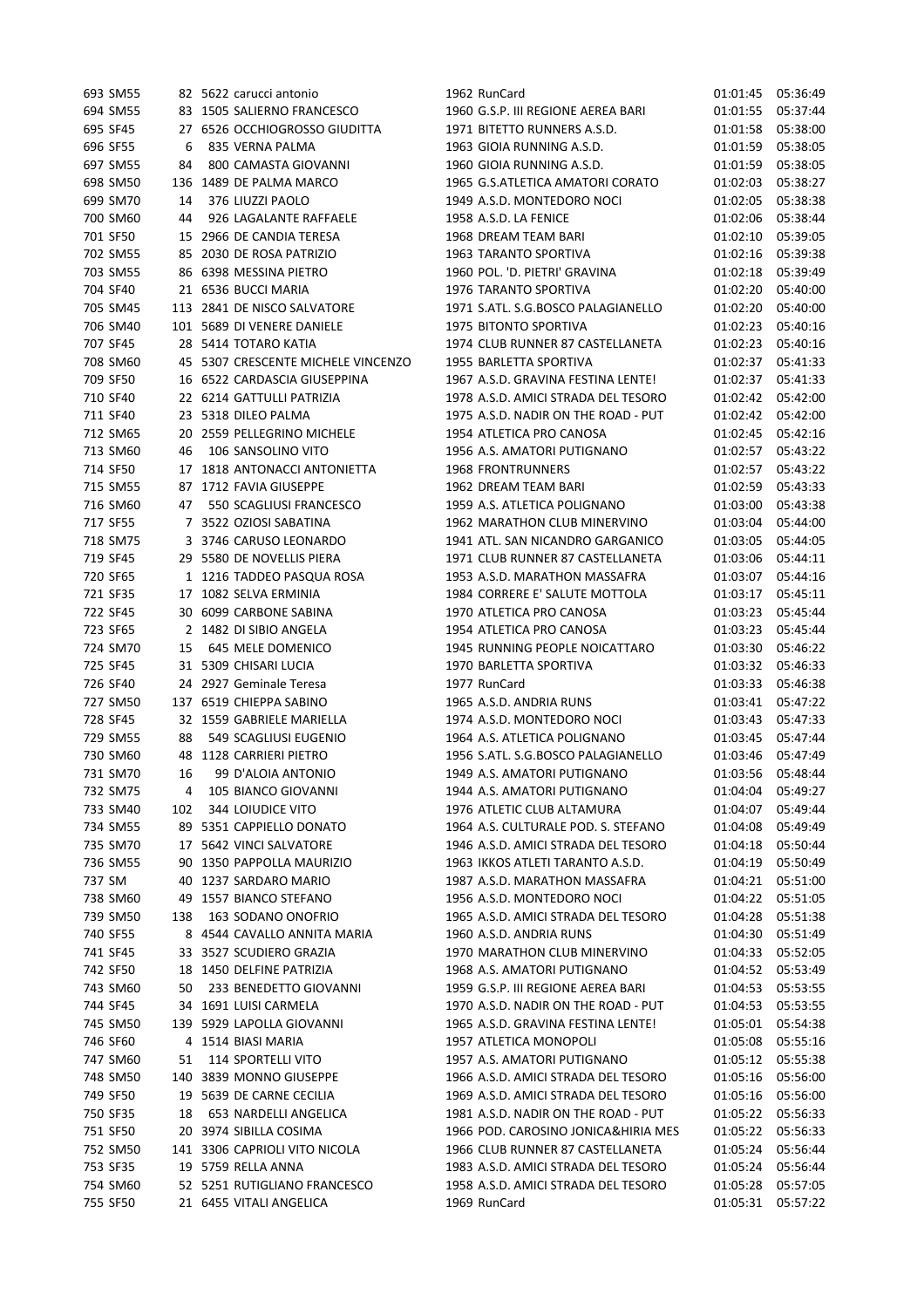| 756 SM60 |     | 53 1176 PULIMENO VITO                                | 1956 ATHLETIC TEAM PALAGIANO        | 01:05:32             | 05:57:27             |
|----------|-----|------------------------------------------------------|-------------------------------------|----------------------|----------------------|
| 757 SM65 | 21  | 257 CARAMIA DONATO                                   | 1951 ATLETICA MONOPOLI              | 01:05:36             | 05:57:49             |
| 758 SF50 | 22  | 932 PASTORE MARIA ROSARIA                            | 1969 A.S.D. LA FENICE               | 01:05:40             | 05:58:11             |
| 759 SF   |     | 11 4790 GALLIZIA ANTONELLA                           | 1992 ATLETICA MONOPOLI              | 01:06:10             | 06:00:55             |
| 760 SF40 |     | 25 2828 SPADA ANNA LUCIA                             | 1976 CLUB RUNNER 87 CASTELLANETA    | 01:06:31             | 06:02:49             |
| 761 SM70 |     | 18 5015 GELAO RAFFAELE                               | 1947 A.S.D. AMICI STRADA DEL TESORO | 01:06:38             | 06:03:27             |
| 762 SF50 |     | 23 5247 CURCI MADDALENA                              | 1967 A.S.D. AMICI STRADA DEL TESORO | 01:06:38             | 06:03:27             |
| 763 SM55 |     | 91 6533 LAMBERTI ANTONIO ROSARIO                     | 1963 ECOSPORTMONTE                  | 01:06:42             | 06:03:49             |
| 764 SM45 | 114 | 436 MASCIOPINTO MATTEO                               | 1974 A.S.D. MONTEDORO NOCI          | 01:06:44             | 06:04:00             |
| 765 SF55 |     | 9 4867 AVANTARIO RAFFAELLA                           | 1964 A.S.D. ANDRIA RUNS             | 01:06:48             | 06:04:22             |
| 766 SF55 |     | 10 3664 STASI ROSA                                   | 1964 A.S.D. ANDRIA RUNS             | 01:06:49             | 06:04:27             |
| 767 SM55 |     | 92 4870 CIOCE PIETRO                                 | 1960 A.S.D. ANDRIA RUNS             | 01:06:49             | 06:04:27             |
| 768 SM55 |     | 93 6546 TOPPUTI MARIANO                              | 1962 RunCard                        | 01:06:52             | 06:04:44             |
| 769 SM35 |     | 51 1583 DESIO TONI                                   | 1980 A.S. DOF AMATORI TURI          | 01:06:56             | 06:05:05             |
| 770 SM45 |     | 115 5347 CATUCCI RAFFAELE                            | 1972 A.S. CULTURALE POD. S. STEFANO | 01:07:00             | 06:05:27             |
| 771 SM70 | 19  | 349 RAGONE GIOVANNI                                  | 1946 ATLETIC CLUB ALTAMURA          | 01:07:02             | 06:05:38             |
| 772 SF70 | 1   | 343 LOVIGLIO PASQUA                                  | 1949 ATLETIC CLUB ALTAMURA          | 01:07:02             | 06:05:38             |
| 773 SF   |     | 12 6362 GAROFANO ANNA PIA                            | 1987 MURGIA MARATHON SANTERAMO      | 01:07:05             | 06:05:55             |
| 774 SF55 |     | 11 2034 MARINO' MARIA                                | 1964 TARANTO SPORTIVA               | 01:07:17             | 06:07:00             |
| 775 SM55 |     | 94 1147 LOSAVIO ARCANGELO                            | 1962 S.ATL. S.G.BOSCO PALAGIANELLO  | 01:07:32             | 06:08:22             |
| 776 SM60 |     | 54 1681 LOSAVIO GIACOMO                              | 1956 RUNNING PEOPLE NOICATTARO      | 01:07:38             | 06:08:55             |
| 777 SM80 |     | 1 5451 CARESSA PIETRO                                | 1938 A.S.D. AMICI STRADA DEL TESORO | 01:07:39             | 06:09:00             |
| 778 SM45 |     | 116 2565 DI LERNIA FRANCESCO                         | 1974 ATLETICA TOMMASO ASSI TRANI    | 01:07:39             | 06:09:00             |
| 779 SF40 |     | 26 3461 FERRANTE ROSA                                | 1978 ATLETICA TOMMASO ASSI TRANI    | 01:07:40             | 06:09:05             |
| 780 SM55 | 95  | 312 INTRONA VINCENZO                                 | 1960 ATLETICA TOMMASO ASSI TRANI    | 01:07:46             | 06:09:38             |
| 781 SF40 |     | 27 5321 LIPPOLIS FLORINDA                            | 1976 A.S.D. NADIR ON THE ROAD - PUT | 01:07:46             | 06:09:38             |
| 782 SM55 | 96  | 111 CHIAPPERINO RAFFAELE                             | 1962 A.S. AMATORI PUTIGNANO         | 01:07:51             | 06:10:05             |
| 783 SM65 |     | 22 6361 DELL'EDERA NICOLA                            | 1953 RUNNING PEOPLE NOICATTARO      | 01:07:56             | 06:10:33             |
| 784 SM50 |     | 142 5332 PETTA FRANCESCO                             | 1969 BITONTO SPORTIVA               | 01:08:01             | 06:11:00             |
| 785 SF35 |     | 20 5276 LOPETUSO GRAZIA                              | 1982 A.MARATONETI ANDRIESI          | 01:08:01             | 06:11:00             |
| 786 SM50 |     | 143 3520 BRANDI ARCANGELO                            | 1968 MARATHON CLUB MINERVINO        | 01:08:04             | 06:11:16             |
| 787 SM50 |     | 144 2808 SPADA VITO                                  | 1969 A.S PODISTICA TARAS            | 01:08:07             | 06:11:33             |
| 788 SM70 | 20  | 801 SABATO MICHELE                                   | 1949 GIOIA RUNNING A.S.D.           | 01:08:08             | 06:11:38             |
| 789 SM65 |     | 23 6515 MESTO GIUSEPPE                               | 1953 SPORT CENTER A.S.D.            | 01:08:09             | 06:11:44             |
| 790 SM55 |     | 97 4818 FERRULLI ANTONIO                             | 1960 ATLETIC CLUB ALTAMURA          | 01:08:26             | 06:13:16             |
| 791 SM75 |     | 5 4232 CARBONE RAFFAELE                              | 1943 MARATHON CLUB MINERVINO        | 01:08:43             | 06:14:49             |
| 792 SF50 |     | 24 4952 ELETTO ANNA                                  | 1966 BERNALDA RUNNER'S              | 01:08:47             | 06:15:11             |
| 793 SF50 |     |                                                      |                                     |                      |                      |
|          |     | 25 3841 RISOLA ANNA                                  | 1965 A.S.D. AMICI STRADA DEL TESORO | 01:08:48             | 06:15:16             |
| 794 SM60 |     | 55 6002 MANZARI VITO<br>56 1713 QUISTELLI VITANTONIO | 1955 A.S.D. AMICI STRADA DEL TESORO | 01:08:48<br>01:09:18 | 06:15:16<br>06:18:00 |
| 795 SM60 |     |                                                      | 1957 DREAM TEAM BARI                |                      |                      |
| 796 SM70 |     | 21 2670 MANSI LUIGI                                  | 1945 A.S. CULTURALE POD. S. STEFANO | 01:09:40             | 06:20:00             |
| 797 SF55 | 12  | 546 PETRUZZELLI CRISTINA                             | 1962 A.S. ATLETICA POLIGNANO        | 01:09:58             | 06:21:38             |
| 798 SM50 | 145 | 360 POPOLIZIO SANTE                                  | 1968 ATLETIC CLUB ALTAMURA          | 01:09:58             | 06:21:38             |
| 799 SM70 | 22  | 115 COSACCO MICHELE                                  | 1945 A.S. AMATORI PUTIGNANO         | 01:10:02             | 06:22:00             |
| 800 SM65 | 24  | 103 MAGGIPINTO PIETRO                                | 1953 A.S. AMATORI PUTIGNANO         | 01:10:23             | 06:23:55             |
| 801 SM55 |     | 98 1078 RIZZI GIOVANNI                               | 1960 CLUB RUNNER 87 CASTELLANETA    | 01:10:29             | 06:24:27             |
| 802 SM50 |     | 146 3167 BRANDI VITANTONIO                           | 1966 POD. VALLE D'ITRIA LOCOROTONDO | 01:10:41             | 06:25:33             |
| 803 SM55 |     | 99 2674 MANGIONE VINCENZO                            | 1962 A.S. CULTURALE POD. S. STEFANO | 01:10:45             | 06:25:55             |
| 804 SM80 |     | 2 3336 ZIZZI ANGELO                                  | 1938 G.S. PAOLOTTI - ATL MARTINA    | 01:10:48             | 06:26:11             |
| 805 SM65 |     | 25 1465 MICCOLIS GIUSEPPE                            | 1950 A.S. AMATORI PUTIGNANO         | 01:10:51             | 06:26:27             |
| 806 SM55 | 100 | 140 RICCHI FRANCESCO                                 | 1962 A.S. AMATORI PUTIGNANO         | 01:10:52             | 06:26:33             |
| 807 SM70 |     | 23 2548 LAMANUZZI GAETANO                            | 1946 ATLETICA PRO CANOSA            | 01:11:03             | 06:27:33             |
| 808 SF40 |     | 28 5757 GAMMONE MICHELA                              | 1979 A.S.D. AMICI STRADA DEL TESORO | 01:11:22             | 06:29:16             |
| 809 SF40 |     | 29 5758 PORRECA SILVIA                               | 1978 A.S.D. AMICI STRADA DEL TESORO | 01:11:22             | 06:29:16             |
| 810 SM70 |     | 24 5242 DE NICOLO' GAETANO                           | 1946 A.S.D. AMICI STRADA DEL TESORO | 01:11:27             | 06:29:44             |
| 811 SM50 |     | 147 5352 QUARTO FRANCESCO                            | 1965 A.S. CULTURALE POD. S. STEFANO | 01:11:43             | 06:31:11             |
| 812 SM50 | 148 | 128 CATALANO NICOLA                                  | 1969 A.S. AMATORI PUTIGNANO         | 01:11:54             | 06:32:11             |
| 813 SM70 |     | 25 1143 TODARO VITO CATALDO                          | 1945 S.ATL. S.G.BOSCO PALAGIANELLO  | 01:12:20             | 06:34:33             |
| 814 SM65 | 26  | 234 BARLETTA ROCCO                                   | 1950 G.S.P. III REGIONE AEREA BARI  | 01:12:21             | 06:34:38             |
| 815 SF50 |     | 26 1318 DILORENZO TERESA                             | 1966 TEAM PIANETA SPORT MASSAFRA    | 01:12:46             | 06:36:55             |
| 816 SM65 | 27  | 366 DENORA TOMMASO                                   | 1954 ATLETIC CLUB ALTAMURA          | 01:13:15             | 06:39:33             |
| 817 SM40 | 103 | 833 GIRARDI NICOLA                                   | 1978 GIOIA RUNNING A.S.D.           | 01:13:18             | 06:39:49             |
| 818 SM55 |     | 101 6531 ELETTRICO ANTONIO                           | 1963 G.S. ATHLOS MATERA             | 01:13:29             | 06:40:49             |